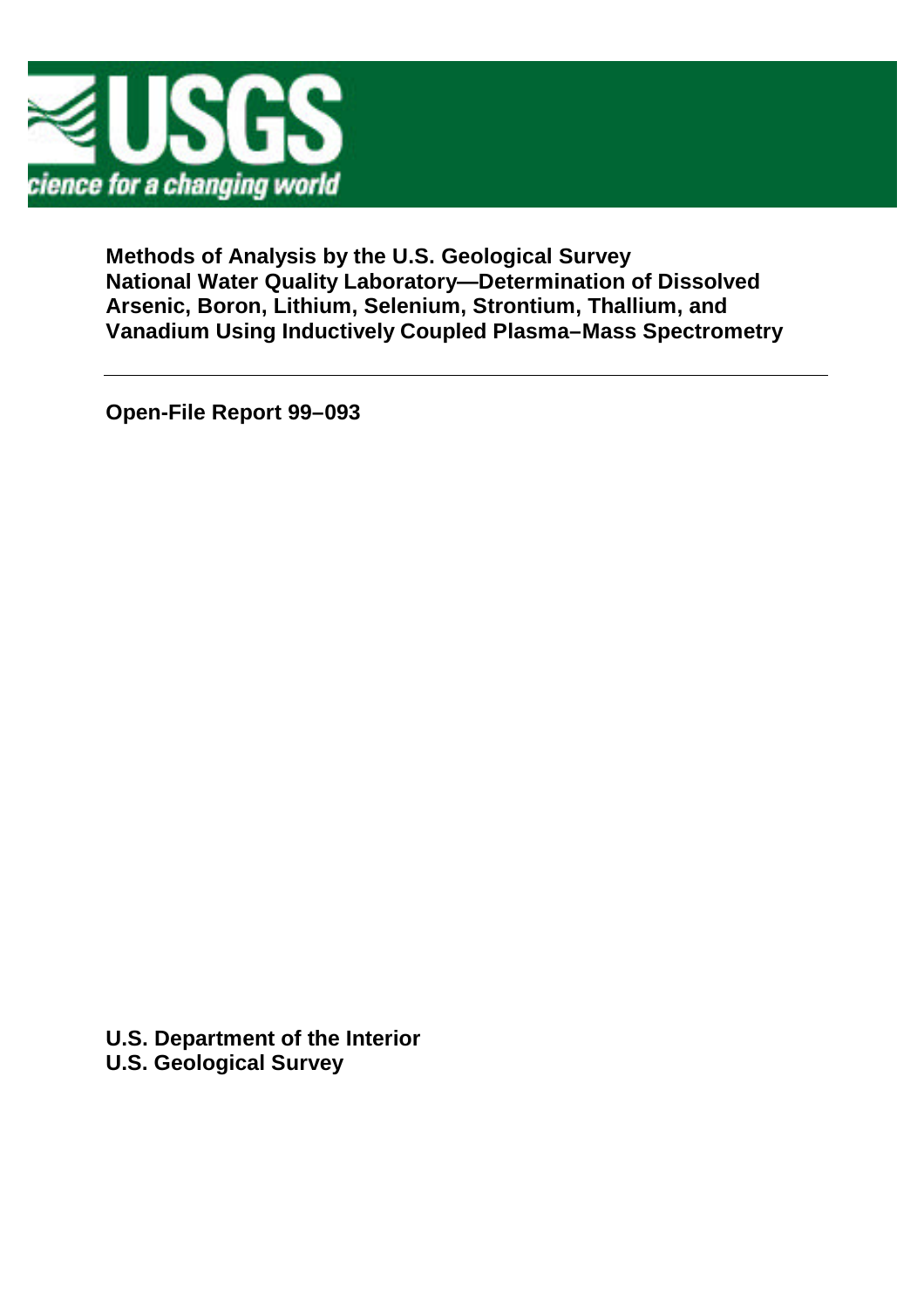**Methods of Analysis by the U.S. Geological Survey National Water Quality Laboratory— Determination of Dissolved Arsenic, Boron, Lithium, Selenium, Strontium, Thallium, and Vanadium Using Inductively Coupled Plasma–Mass Spectrometry**

**By John R. Garbarino**

**U.S. Geological Survey Open-File Report 99–093**

> Denver, Colorado 1999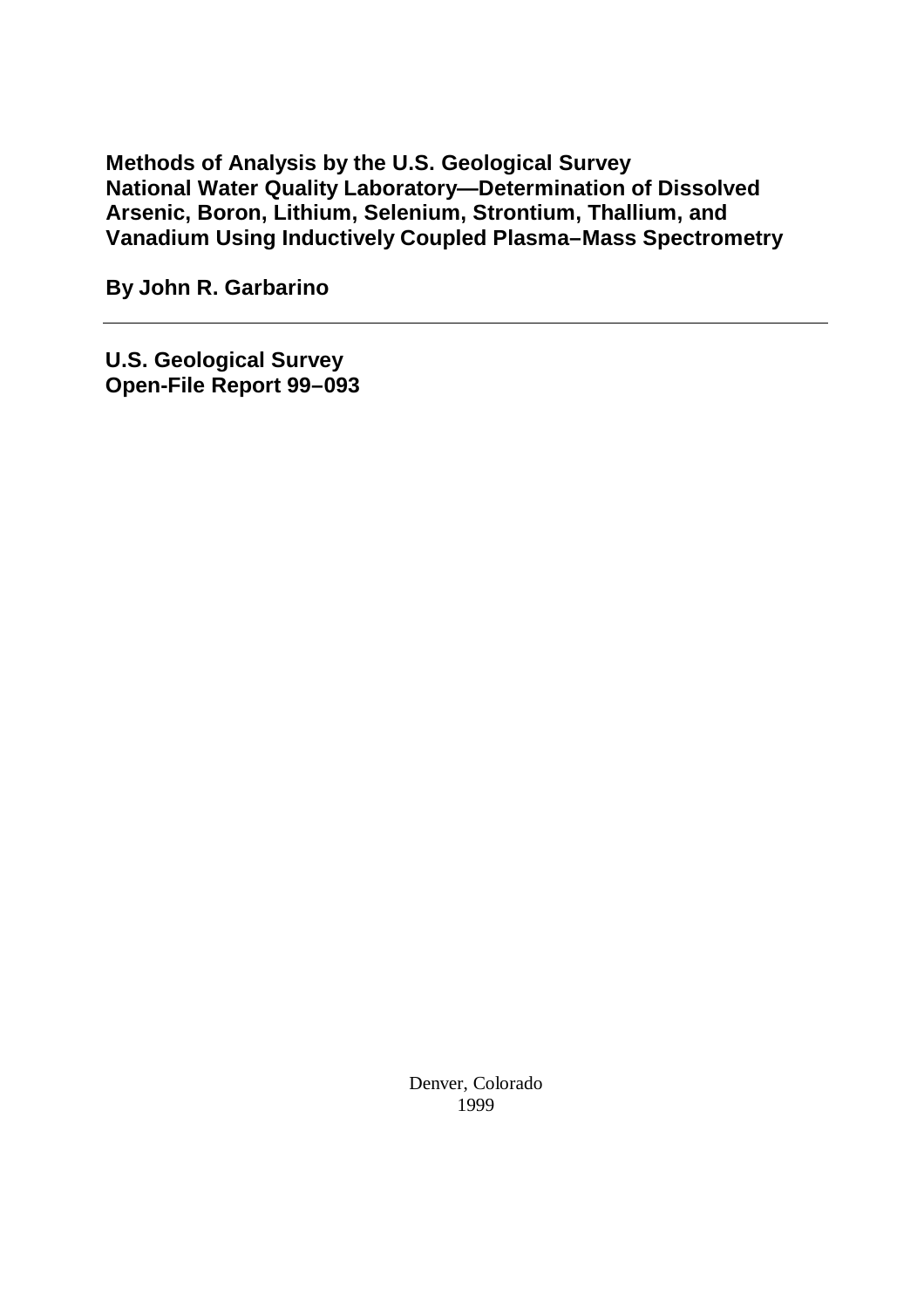U.S. DEPARTMENT OF THE INTERIOR BRUCE BABBITT, Secretary

U.S. GEOLOGICAL SURVEY Charles G. Groat, Director

The use of brand, firm, and trade names in this report is for identification purposes only and does not constitute endorsement by the U.S. Government.

U.S. Geological Survey U.S. Geological Survey Chief, National Water Quality Laboratory<br>Box 25046, Mail Stop 407 Branch of Information Services<br>Box 25286 Box 25046, Mail Stop 407 Federal Center Federal Center Denver, CO 80225-0046 Denver, CO 80225-0286

For additional information write to: Copies of this report can be purchased from: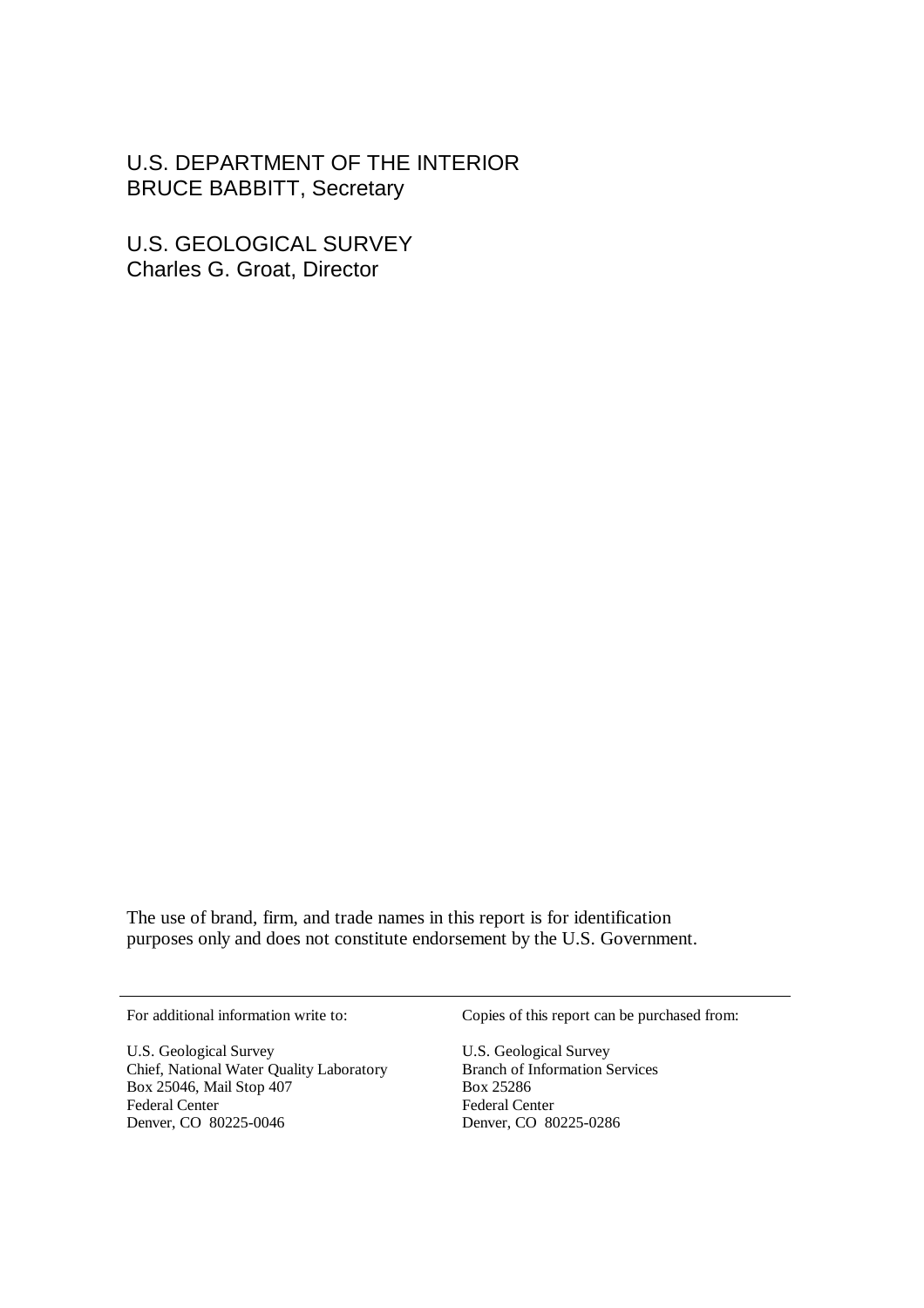# **CONTENTS**

|                                                                      | 2 |
|----------------------------------------------------------------------|---|
|                                                                      | 2 |
| 2.                                                                   | 3 |
| 3.                                                                   | 3 |
| 15<br>4.                                                             |   |
| 17<br>5.                                                             |   |
| 18<br>6.                                                             |   |
| 18<br>7.                                                             |   |
| 18<br>8.                                                             |   |
| 18<br>9.                                                             |   |
| 19                                                                   |   |
| 19                                                                   |   |
| 20                                                                   |   |
| Comparison of inductively coupled plasma–mass spectrometry to former |   |
| 22                                                                   |   |
| 30                                                                   |   |
| 30                                                                   |   |

# **FIGURES**

| 1–7. Graphs showing relations among selected cations and anions and new |  |  |
|-------------------------------------------------------------------------|--|--|
| elements determined by inductively coupled plasma–mass spectrometry:    |  |  |

| 4.                                                                                   |
|--------------------------------------------------------------------------------------|
|                                                                                      |
|                                                                                      |
|                                                                                      |
| 8. Accuracy of inductively coupled plasma–mass spectrometric arsenic                 |
| determinations in the presence of bromide using different correction                 |
|                                                                                      |
| 9. Relation of apparent chromium-52 signal from ${}^{40}Ar^{12}C^+$ as a function of |
|                                                                                      |
|                                                                                      |

| 10. The accuracy of inductively coupled plasma–mass spectrometric chromium-52 |  |
|-------------------------------------------------------------------------------|--|
|                                                                               |  |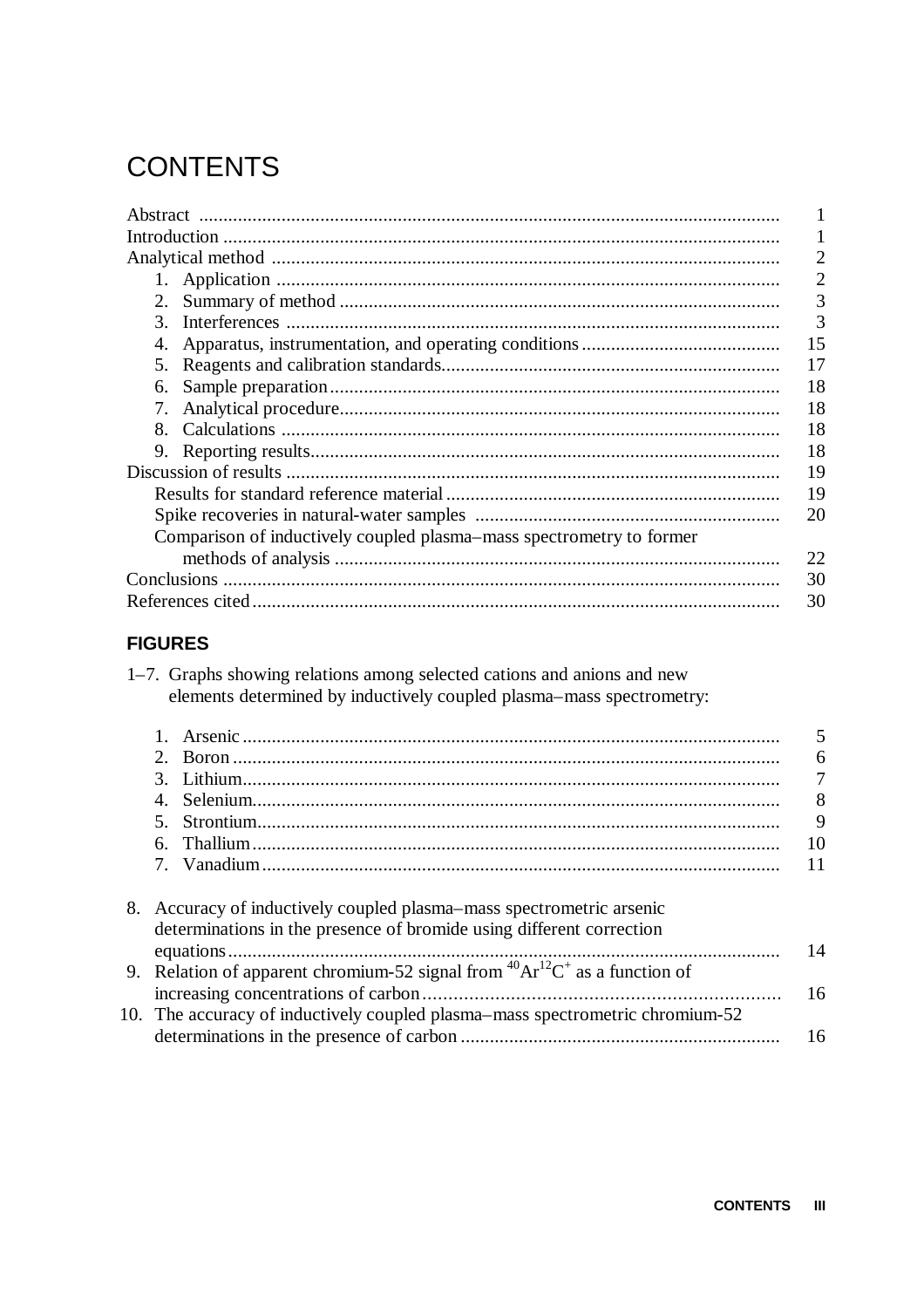# **FIGURES— Continued**

|    | Graphs showing statistical results for filtered, acidified, natural-<br>$11 - 16.$ |                                                                                   |                |  |  |
|----|------------------------------------------------------------------------------------|-----------------------------------------------------------------------------------|----------------|--|--|
|    |                                                                                    | water samples from inductively coupled plasma-mass spectrometry and               |                |  |  |
|    |                                                                                    | former methods of analysis:                                                       |                |  |  |
|    | 11.                                                                                |                                                                                   | 24             |  |  |
|    | 12.                                                                                |                                                                                   | 25             |  |  |
|    | 13.                                                                                |                                                                                   | 26             |  |  |
|    | 14.                                                                                |                                                                                   | 27             |  |  |
|    | 15.                                                                                |                                                                                   | 28             |  |  |
|    | 16.                                                                                |                                                                                   | 29             |  |  |
|    | <b>TABLES</b>                                                                      |                                                                                   |                |  |  |
|    |                                                                                    |                                                                                   | 3              |  |  |
|    |                                                                                    | 2. Former methods and ICP-MS method detection limits and calibration limits       |                |  |  |
|    |                                                                                    | for new elements determined in filtered, acidified natural water                  | $\overline{4}$ |  |  |
|    |                                                                                    | 3. Concomitant concentrations that result in more than a 20-percent ionization    |                |  |  |
|    |                                                                                    |                                                                                   | 13             |  |  |
| 4. |                                                                                    | Statistical analysis of long-term ICP–MS results for U.S. Geological Survey       |                |  |  |
|    |                                                                                    |                                                                                   | 20             |  |  |
|    |                                                                                    | 5. Short-term analytical variability as a function of elemental concentration for |                |  |  |
|    |                                                                                    |                                                                                   | 21             |  |  |
|    |                                                                                    | 6 Average percent spike recoveries in reagant water surface water and ground      |                |  |  |

| 6. Average percent spike recoveries in reagent-water, surface-water, and ground- |    |
|----------------------------------------------------------------------------------|----|
| water matrices by inductively coupled plasma–mass                                |    |
|                                                                                  | 21 |
|                                                                                  |    |
| 8. Statistical analysis summary of inductively coupled plasma–mass               |    |
|                                                                                  | 23 |

**Determination of Dissolved Arsenic, Boron, Lithium, Selenium, Strontium, Thallium, and Vanadium Using Inductively Coupled Plasma–Mass Spectrometry IV**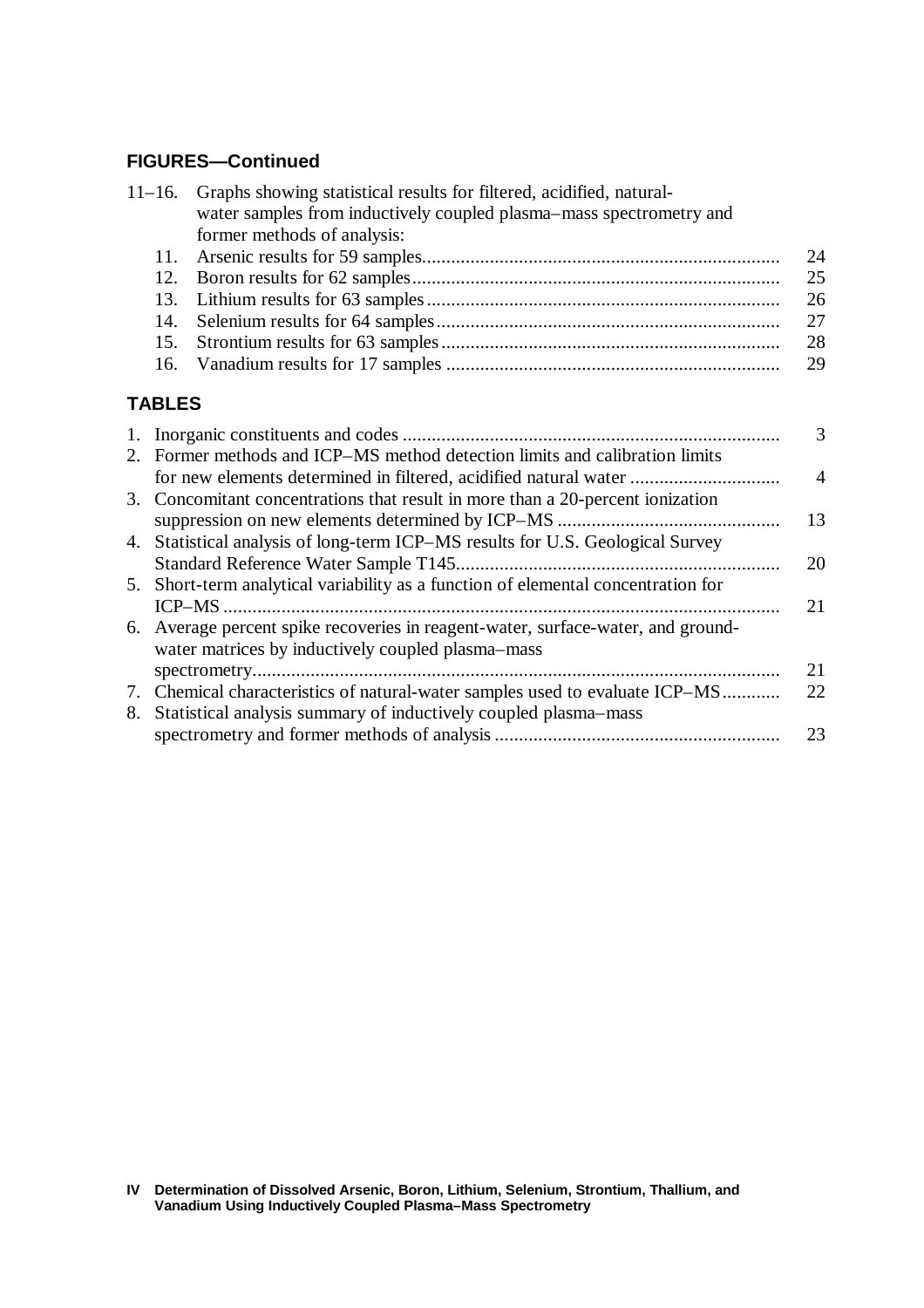### **CONVERSION FACTORS, ABBREVIATED WATER-QUALITY UNITS, OTHER ABBREVIATIONS, AND DEFINITIONS**

| <b>Multiply</b>      | Βy                    | To obtain |
|----------------------|-----------------------|-----------|
| gram(g)              | $3.53 \times 10^{-2}$ | ounce     |
| liter $(L)$          | $2.64 \times 10^{-1}$ | gallon    |
| microgram $(\mu g)$  | $3.53 \times 10^{-8}$ | ounce     |
| micrometer $(\mu m)$ | $3.94 \times 10^{-5}$ | inch      |
| milligram $(mg)$     | $3.53 \times 10^{-5}$ | ounce     |
| milliliter (mL)      | $2.64 \times 10^{-4}$ | gallon    |

Degree Celsius (°C) may be converted to degree Fahrenheit (°F) by using the following equation:

$$
^{\circ}F = 9/5 (^{\circ}C) + 32.
$$

### **Abbreviated water-quality units used in this report are as follows:**

| mg/L       | milligram per liter                           |
|------------|-----------------------------------------------|
| $\mu$ g/L  | microgram per liter                           |
| $\mu$ S/cm | microsiemens per centimeter at $25^{\circ}$ C |

# **Other abbreviations also used in this report:**

| amu            | atomic mass unit                                                       |
|----------------|------------------------------------------------------------------------|
| ASTM           | American Society for Testing and Materials                             |
| CC             | catalyzed colorimetry                                                  |
| DCP-AES        | direct current plasma–atomic emission spectrometry                     |
| $F-AdS$        | flame–atomic absorption spectrophotometry                              |
| <b>FEP</b>     | fluorinated ethylene propylene (Teflon)                                |
| GF–AAS         | graphite furnace-atomic absorption spectrophotometry                   |
| HG-AAS         | hydride generation-atomic absorption spectrophotometry                 |
| ICP-MS         | inductively coupled plasma–mass spectrometry                           |
| <b>ICP-AES</b> | inductively coupled plasma-atomic emission spectrometry, also known as |
|                | inductively coupled plasma-optical emission spectrometry (ICP-OES)     |
| MDL(s)         | method detection limit(s)                                              |
| MRL(s)         | minimum reporting level(s)                                             |
| MPV(s)         | most probable value $(s)$                                              |
| <b>NIST</b>    | National Institute of Standards and Technology                         |
| <b>NWQL</b>    | National Water Quality Laboratory                                      |
| SRWS(s)        | U.S. Geological Survey Standard Reference Water Sample(s)              |
| <b>SOP</b>     | standard operating procedure                                           |
| <b>USGS</b>    | U.S. Geological Survey                                                 |
| >              | greater than                                                           |
| $\,<\,$        | less than                                                              |
| $\leq$         | less than or equal to                                                  |
| 土              | plus or minus                                                          |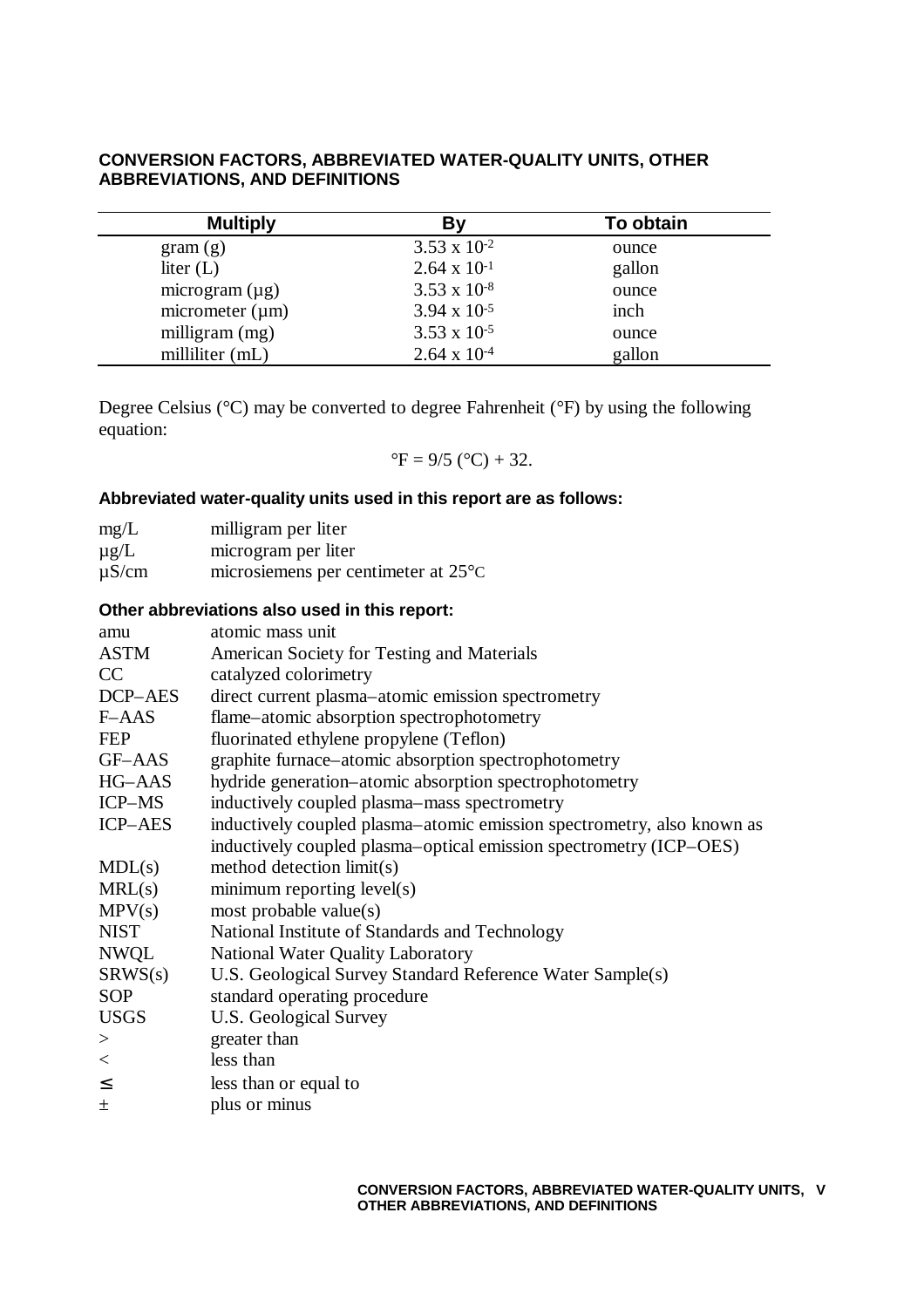#### **Definitions:**

- MDL The method detection limit (MDL) is defined as the minimum concentration of an element that can be measured and reported with 99-percent confidence that the concentration is greater than zero and is determined from analysis of a sample in a given matrix containing the element of interest (U.S. Environmental Protection Agency, 1997).
- MPV The most probable value (MPV) is equal to the median value for numerous interlaboratory analyses from multiple analytical methods.

**Determination of Dissolved Arsenic, Boron, Lithium, Selenium, Strontium, Thallium, and VI Vanadium Using Inductively Coupled Plasma–Mass Spectrometry**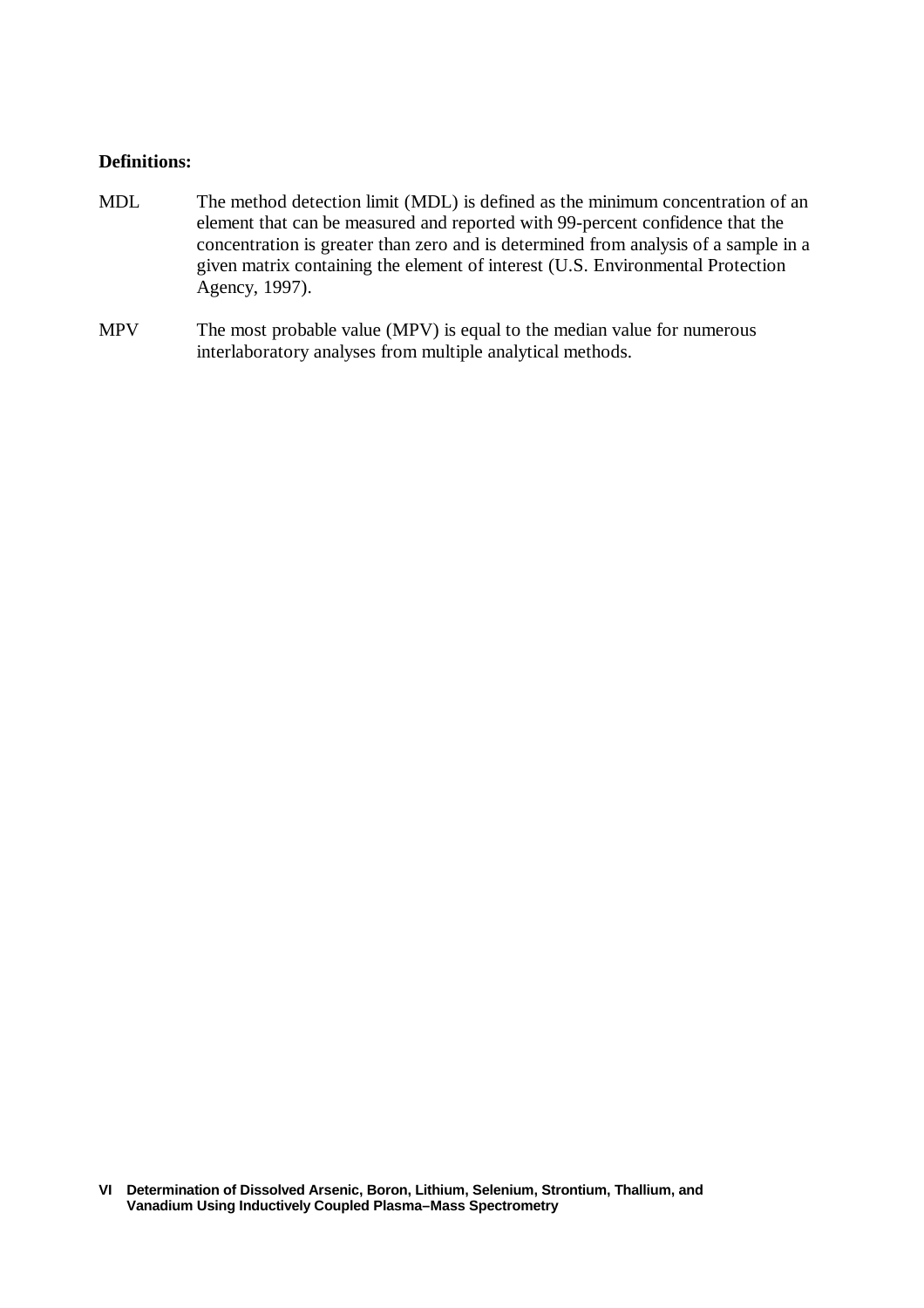Methods of Analysis by the U.S. Geological Survey National Water Quality Laboratory— Determination of Dissolved Arsenic, Boron, Lithium, Selenium, Strontium, Thallium, and Vanadium Using Inductively Coupled Plasma–Mass Spectrometry

*By* John R. Garbarino

# **ABSTRACT**

The inductively coupled plasma–mass spectrometric (ICP–MS) methods have been expanded to include the determination of dissolved arsenic, boron, lithium, selenium, strontium, thallium, and vanadium in filtered, acidified natural water. Method detection limits for these elements are now 10 to 200 times lower than by former U.S. Geological Survey (USGS) methods, thus providing lower variability at ambient concentrations. The bias and variability of the method was determined by using results from spike recoveries, standard reference materials, and validation samples. Spike recoveries at 5 to 10 times the method detection limit and 75 micrograms per liter in reagent-water, surface-water, and groundwater matrices averaged 93 percent for seven replicates, although selected elemental recoveries in a ground-water matrix with an extremely high iron sulfate concentration were negatively biased by 30 percent. Results for standard reference materials were within 1 standard deviation of the most probable value. Statistical analysis of the results from about 60 filtered, acidified natural-water samples indicated that there was no significant difference between ICP–MS and former USGS official methods of analysis.

### **INTRODUCTION**

The U.S. Geological Survey (USGS) National Water Quality Laboratory (NWQL) offers several methods for the determination of dissolved arsenic, boron, lithium, selenium, strontium, thallium, and vanadium in filtered, acidified water samples. Former USGS methods use single-element quantification, such as flame– (F–AAS), graphite furnace– (GF–AAS), and hydride generation–atomic absorption spectrophotometry (HG–AAS), direct current plasma–atomic emission spectrometry (DCP–AES), catalyzed colorimetry (CC), or the simultaneous multielement technique of inductively coupled plasma–atomic emission spectrometry (ICP–AES). This report provides data that validates the addition of the aforementioned elements to the existing inductively coupled plasma–mass spectrometric (ICP–MS) method.

Elements that are being added to the existing multielement ICP–MS method and their corresponding former USGS methods of analysis are listed in the following table: Dissolved arsenic, boron, lithium, strontium, thallium, and vanadium are validated for use in ICP–MS method I-2477-92 (see Faires, 1993; Garbarino and Taylor, 1994).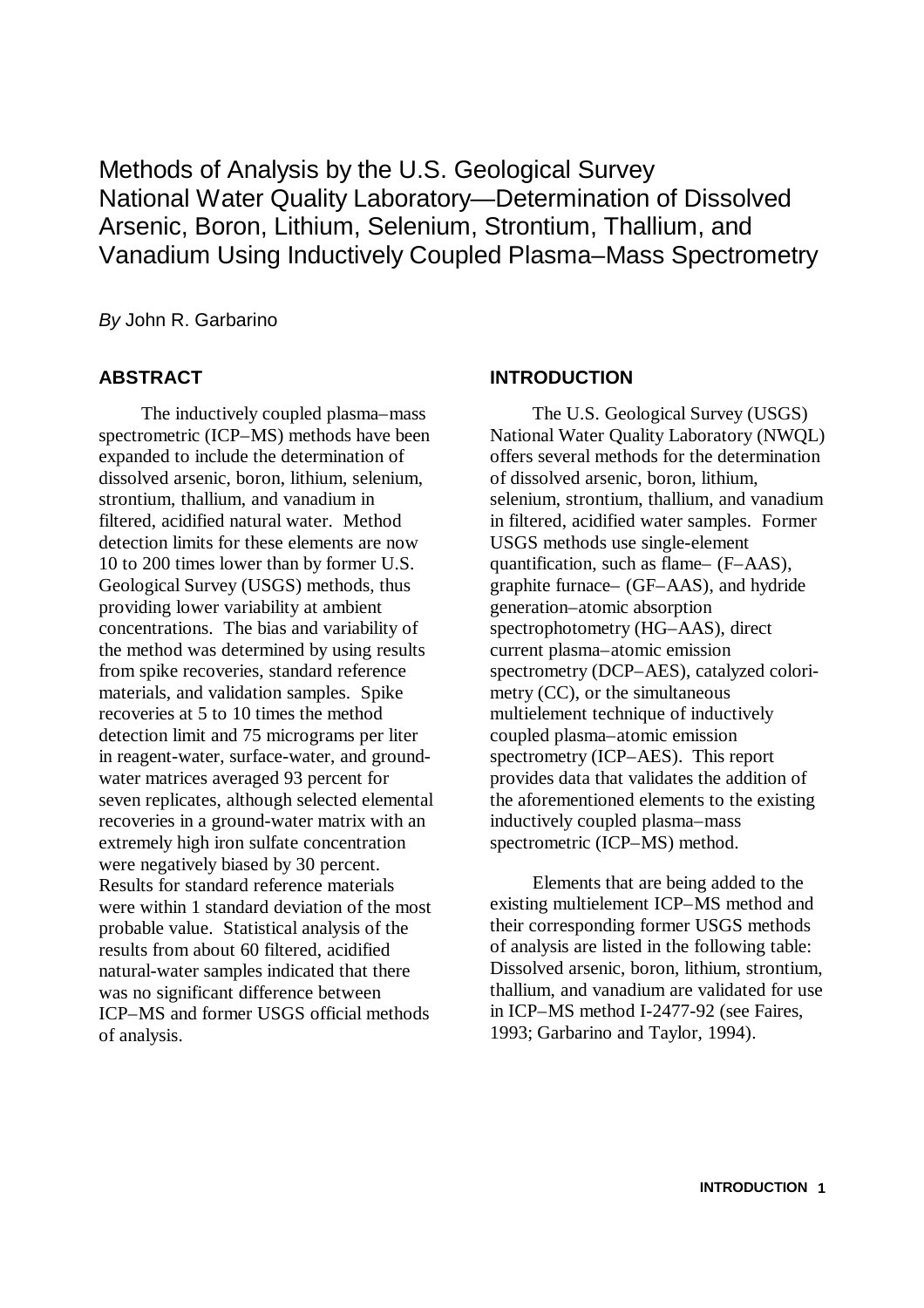| <b>Element</b> | CC. | <b>F-AAS</b> | <b>GF-AAS</b> | <b>HG-AAS</b> | <b>DCP-AES</b> | <b>ICP-AES</b> |
|----------------|-----|--------------|---------------|---------------|----------------|----------------|
| Arsenic        |     |              |               |               |                |                |
| <b>Boron</b>   |     |              |               |               |                |                |
| Lithium        |     |              |               |               |                | √              |
| Selenium       |     |              |               |               |                |                |
| Strontium      |     |              |               |               |                | ✔              |
| Thallium       |     |              |               |               |                |                |
| Vanadium       |     |              |               |               |                |                |

ICP–MS is compared to one former method from the list in the preceding table. In all comparisons, the most current (as of January 1998) former method is used. Dissolved arsenic and selenium ICP–MS results are compared to HG–AAS. The HG–AAS methods require that the sample be digested to oxidize organocompounds. The former HG–AAS method for dissolved arsenic is based on an online sulfuric acid/potassium persulfate digestion. The former HG–AAS method for dissolved selenium is based on an offline hydrochloric acid/potassium persulfate digestion. No such digestions are necessary to determine dissolved elements by the ICP–MS method because the high-temperature plasma dissociates organometallic species. The ICP–MS method for dissolved boron, lithium, strontium, and vanadium is compared to ICP–AES. The ICP–MS thallium method was compared to GF–AAS.

The objectives of this report are as follows:

• To determine whether ICP–MS results are biased with respect to former USGS methods of analysis for determination of the new elements in filtered natural water. Multiple strategies are used in the statistical analysis of the experimental data to provide a practical estimate of the expected accuracy.

• To compare the variability of the ICP–MS method to former USGS methods of analysis.

• To estimate potential effects of using results from the ICP–MS method on long-term water-quality studies.

The revised methods were developed by the USGS for use at the NWQL. These methods supplement other official USGS inorganic methods (Fishman, 1993; Fishman and Friedman, 1989). The new elements will be available in the ICP–MS schedules.

### **ANALYTICAL METHOD**

### **1. Application**

The determination of dissolved arsenic, boron, lithium, selenium, strontium, thallium, and vanadium in filtered, acidified natural water has been added to the ICP–MS method (I-2477-92). Table 1 lists the new lab code, parameter code, method code, and reporting unit for every element. A report by Garbarino and Taylor (1994) describes the determination of these elements in filtered, acidified natural water; therefore, only supplementary information and validation data are provided here. Filtered, acidified natural water is processed as described in Horowitz and others (1994).

**Determination of Dissolved Arsenic, Boron, Lithium, Selenium, Strontium, Thallium, and Vanadium Using Inductively Coupled Plasma–Mass Spectrometry 2**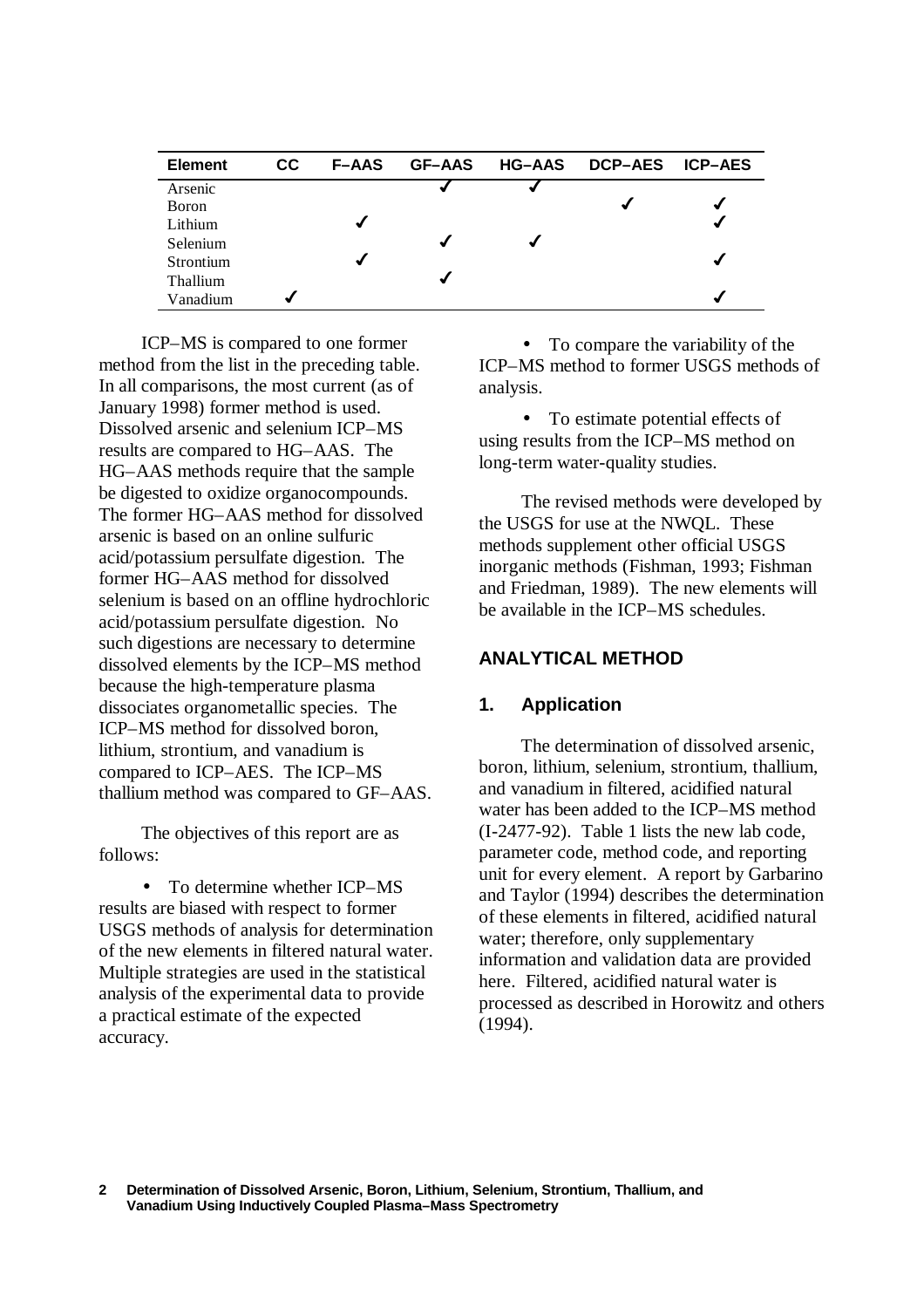**Table 1.** Inorganic constituents and parameter codes

| <b>Element</b>   | Lab code | <b>Parameter</b><br>and method<br>codes |
|------------------|----------|-----------------------------------------|
| Arsenic, µg/L    | 2503     | 01000D                                  |
| Boron, $\mu$ g/L | 2504     | 01020G                                  |
| Lithium, µg/L    | 2505     | 01130C                                  |
| Selenium, µg/L   | 2506     | 01145C                                  |
| Strontium, µg/L  | 2507     | 01080I                                  |
| Thallium, µg/L   | 2508     | 010571                                  |
| Vanadium, µg/L   | 2509     | 01085E                                  |

**Metals, Dissolved, Method I-2477-92**

The short-term method detection limits (MDLs) and analytical concentration ranges are listed in table 2. Even though the upper calibration standard is listed as 200 μg/L or less, the elemental linear dynamic range is extended to at least 1 mg/L by calibrating both the pulse and analog measurement modes. Short-term MDLs were calculated by using the U.S. Environmental Protection Agency's (1997) definition and represent pooled averages on the basis of four MDLs determined on different days over several weeks. The MDLs have not been established for most former methods, therefore, minimum-reporting levels (MRLs) are listed that are probably within a factor of 5 of the MDL.

### **2. Summary of Method**

The ICP–MS methods have been described previously in Faires (1993) and Garbarino and Taylor (1994). The following sections only provide additional information specific to the elements that are being added to the method.

#### **3. Interferences**

Several types of physical and spectral interference are recognized and documented for ICP–MS techniques (see Horlick and

Shao, 1992; Garbarino and Taylor, 1994). Physical interferences are associated primarily with sample introduction and are minimized by using the internal standardization technique. Isotopes measured in this procedure have been selected specifically to minimize spectral interferences from isobaric, doubly charged, and molecular ions. Multiple isotopes can be measured for selected elements that have potential isobaric or molecular ion interference. The analyst must be aware of these interferences because they might be present with certain types of sample matrices.

3.1 *Physical interferences.* The use of the ratio of elemental ion intensity to the internal standard element ion intensity for calibration reduces the effects of sample transport, instrumental drift, and matrixinduced fluctuations in plasma characteristics. Accurate results depend on having a constant internal standard ion intensity throughout the analysis of all standards and samples. Stable internal standard ion intensity requires that any interference associated with the internal standard element can be corrected and that the internal standard element is not naturally present in the samples being analyzed. Groups of elements with similar response characteristics or mass-to-charge ratios are often referenced to an internal standard element with similar characteristics.

Three internal standard elements are routinely used to cover the mass range from 6 to 240—for example,  ${}^{72}$ Ge<sup>+</sup>,  ${}^{115}$ In<sup>+</sup>, and  ${}^{209}$ Bi<sup>+</sup> (Garbarino and Taylor, 1994). Alternative isotopes may be substituted after ensuring that there are no spectral interferences associated with the new selections.

Memory effects related to sample transport are negligible for most elements that are normally present in natural water. Carryover from samples that have arsenic,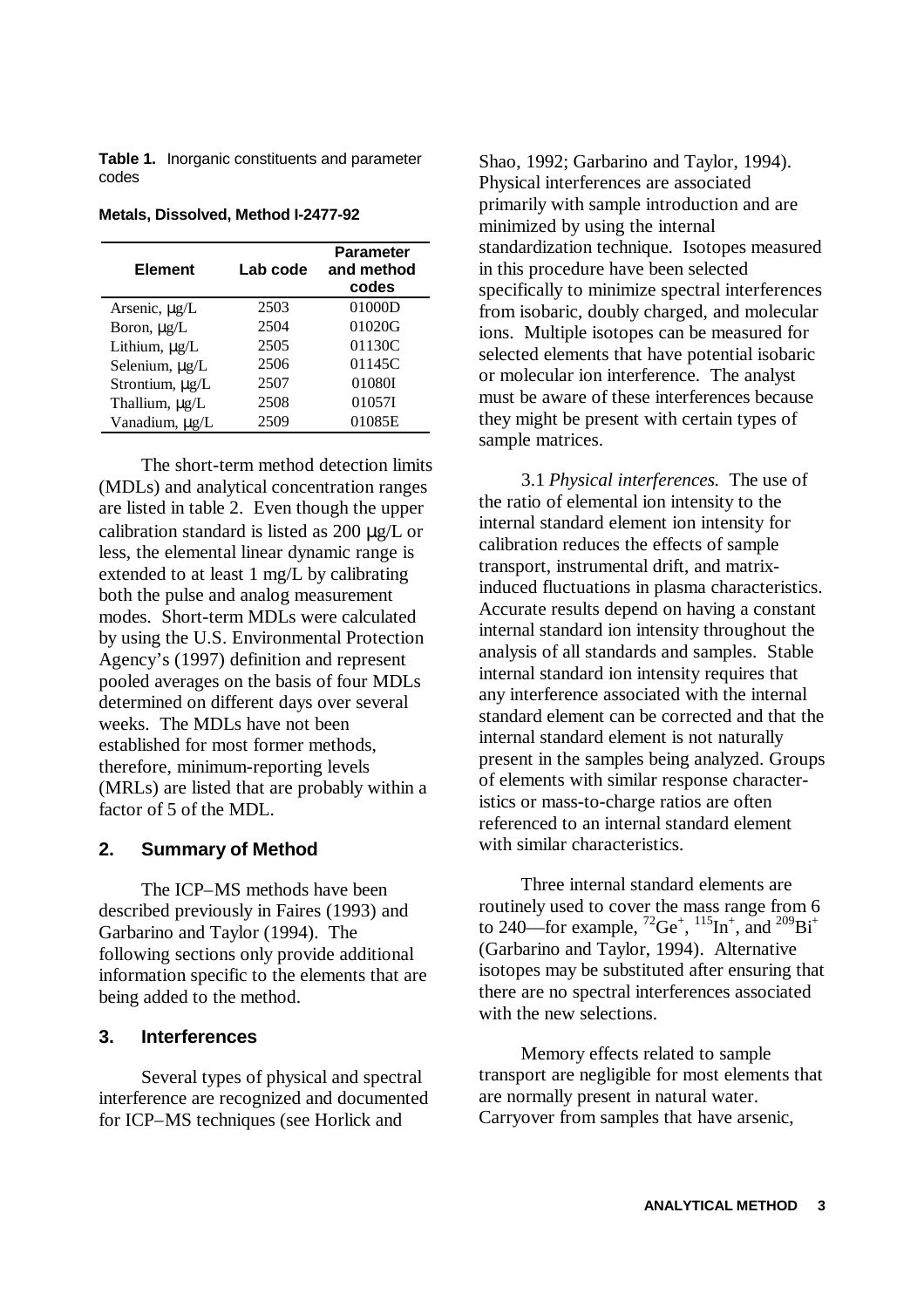**Table 2.** Former methods and ICP–MS method detection limits and calibration limits for new elements determined in filtered, acidified natural water

[All concentrations are in micrograms per liter; MRL, minimum reporting level; MDL, method detection limit; CC, catalyzed colorimetry; DCP–AES, direct current plasma–atomic emission spectrometry; F–AAS, flame– atomic absorption spectrophotometry; GF–AAS, stabilized temperature graphite furnace–atomic absorption spectrophotometry; HG–AAS, hydride generation–atomic absorption spectrophotometry; ICP–AES, inductively coupled plasma–atomic emission spectrometry; ICP–MS, inductively coupled plasma–mass spectrometry]

|                                                                                                                  | <b>Former methods</b> |                                 |                                                      | <b>ICP-MS</b> |            |
|------------------------------------------------------------------------------------------------------------------|-----------------------|---------------------------------|------------------------------------------------------|---------------|------------|
| <b>Upper</b><br>concentration<br><b>MRL</b><br><b>Element</b><br><b>Technique</b><br>limit (without<br>dilution) |                       | <b>Short-term</b><br><b>MDL</b> | <b>Upper</b><br>calibration<br>standard <sup>1</sup> |               |            |
| Arsenic                                                                                                          | GF-AAS                | 0.9                             | 50                                                   | 0.07          | 200        |
|                                                                                                                  | $HG$ -AAS             |                                 | 20                                                   |               |            |
| <b>Boron</b>                                                                                                     | <b>ICP-AES</b>        | 16                              | 10,000                                               | $^{2}$ 0.5    | 100        |
| Lithium                                                                                                          | $F-AS$                | 10                              | 1,000                                                | 0.03          | 200        |
|                                                                                                                  | <b>ICP-AES</b>        | 4                               | 100,000                                              |               |            |
| Selenium                                                                                                         | GF-AAS                |                                 | 50                                                   | 0.1           | 200        |
|                                                                                                                  | $HG$ –AAS             |                                 | 20                                                   |               |            |
| Strontium                                                                                                        | $F-AdS$               | 10                              | 5,000                                                | 0.008         | 200        |
|                                                                                                                  | <b>ICP-AES</b>        |                                 | 10,000                                               |               |            |
| Thallium                                                                                                         | GF-AAS                |                                 | 9                                                    | 0.005         | <b>200</b> |
| Vanadium                                                                                                         | CC                    |                                 | 40                                                   | 0.08          | 200        |
|                                                                                                                  | <b>ICP-AES</b>        | 10                              | 10,000                                               |               |            |

<sup>1</sup>Upper concentration limit extends to greater than 1 milligram per liter without dilution by calibrating the analog stage of the detector.

<sup>2</sup>Method detection limit for boron is limited by reagent blank concentration.

boron, lithium, selenium, and strontium concentrations less than or equal to 200 μg/L is negligible when using the sample introduction described in Garbarino and Struzeski (1998). However, thallium and vanadium did not recover to reagent-blank intensity levels within the rinse period; thallium and vanadium intensities were 10 and 2 times greater than reagent-blank levels, respectively. Consequently, the analyst must review all analytical results to ensure that errors from carryover are minimized.

Sample matrix composition could also affect the bias and variability of ICP–MS determinations. The use of internal standardization compensates for most matrix effects, however, some matrix interferences remain problematic. Matrix composition

can suppress the ionization efficiency of the plasma and result in negatively biased elemental concentrations. Aluminum sulfate, calcium sulfate, iron sulfate, manganese sulfate, sodium sulfate, and sodium chloride were evaluated for their matrix interference potential. A solution containing about 25 μg/L of arsenic, boron, lithium, selenium, strontium, thallium, and vanadium was prepared in increasing concentrations of each compound.

The effects of increasing concomitant concentration are shown in figures 1 through 7. For example, the graphs in figure 1 show the effects of increasing concentrations of cations (aluminum, calcium, iron, manganese, and sodium) and anions (sulfate

**Determination of Dissolved Arsenic, Boron, Lithium, Selenium, Strontium, Thallium, and Vanadium Using Inductively Coupled Plasma–Mass Spectrometry 4**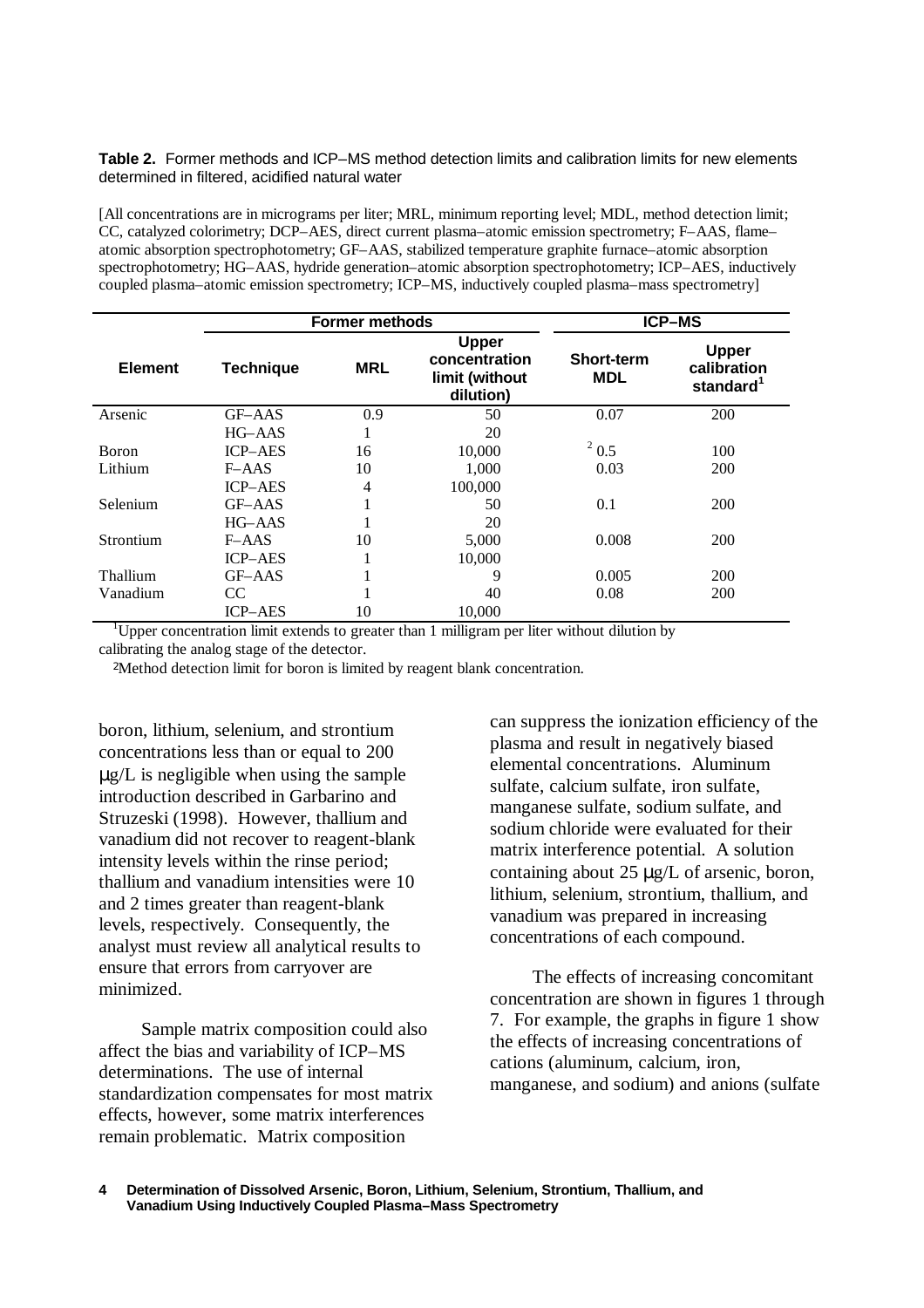

**Figure 1.** Relations among selected cations and anions and **arsenic** determined by inductively coupled plasma–mass spectrometry (mg/L, milligrams per liter).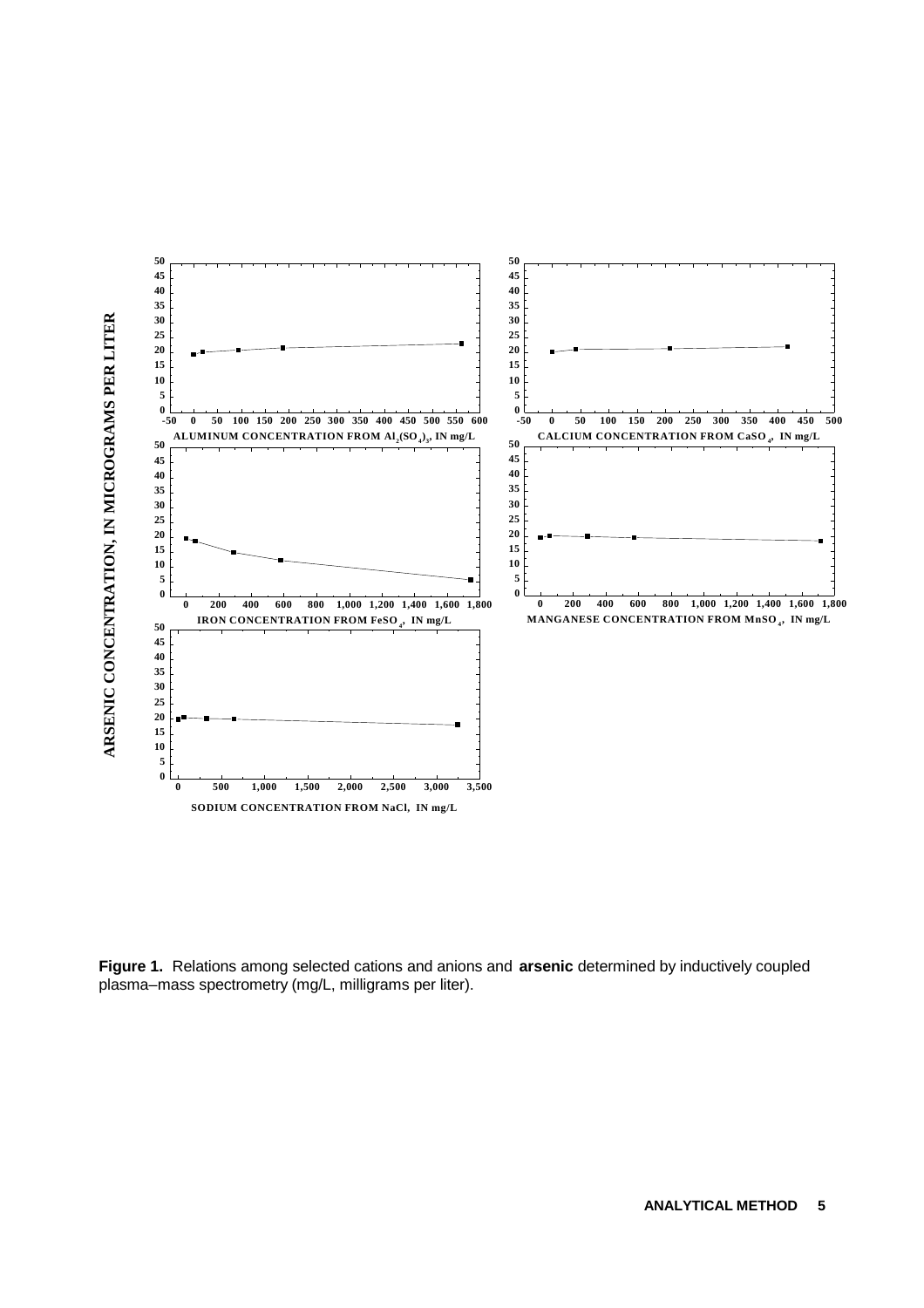

**Figure 2.** Relations among selected cations and anions and **boron** determined by inductively coupled plasma–mass spectrometry (mg/L, milligrams per liter).

**Determination of Dissolved Arsenic, Boron, Lithium, Selenium, Strontium, Thallium, and Vanadium Using Inductively Coupled Plasma–Mass Spectrometry**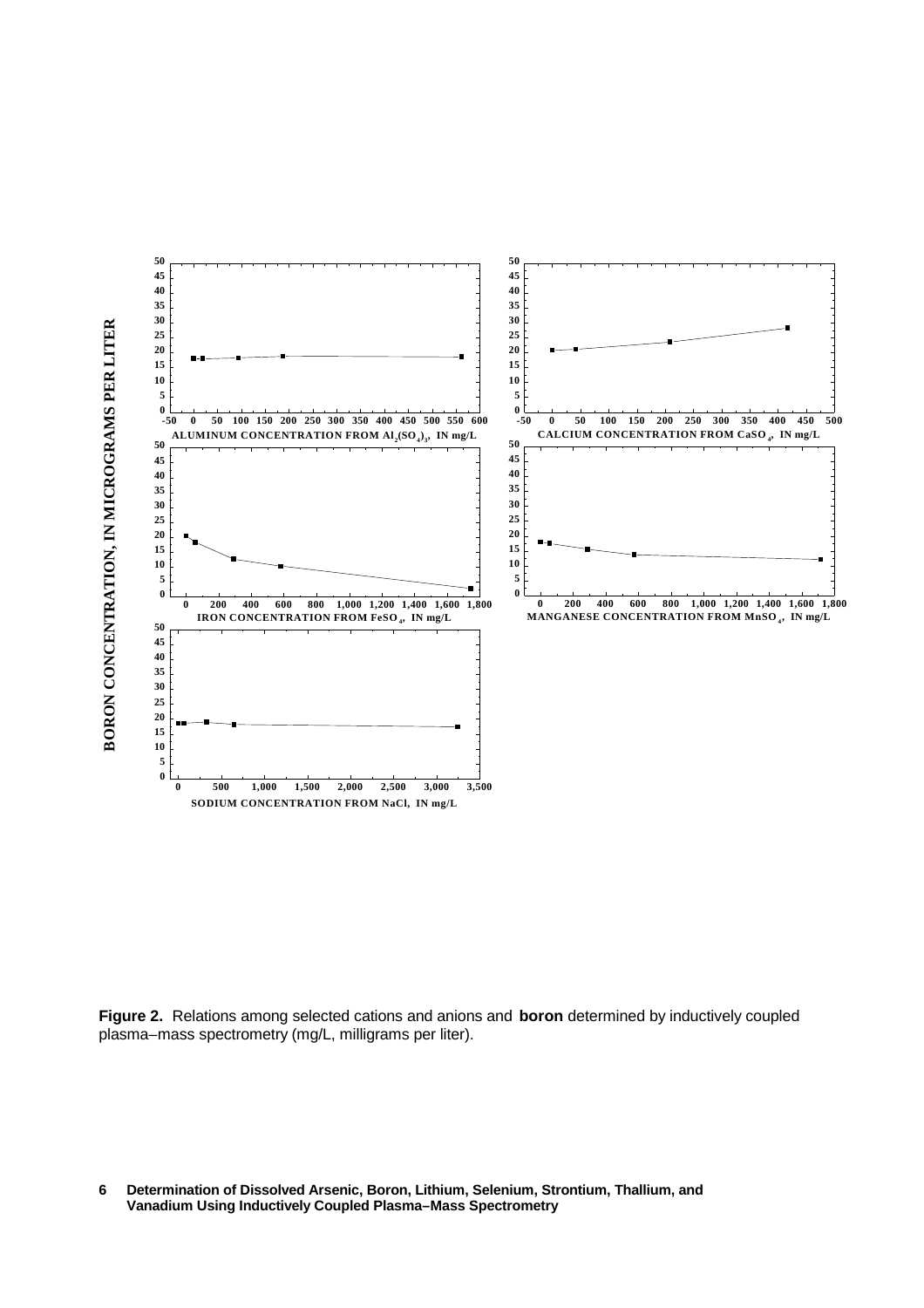

**Figure 3.** Relations among selected cations and anions and **lithium** determined by inductively coupled plasma–mass spectrometry (mg/L, milligrams per liter).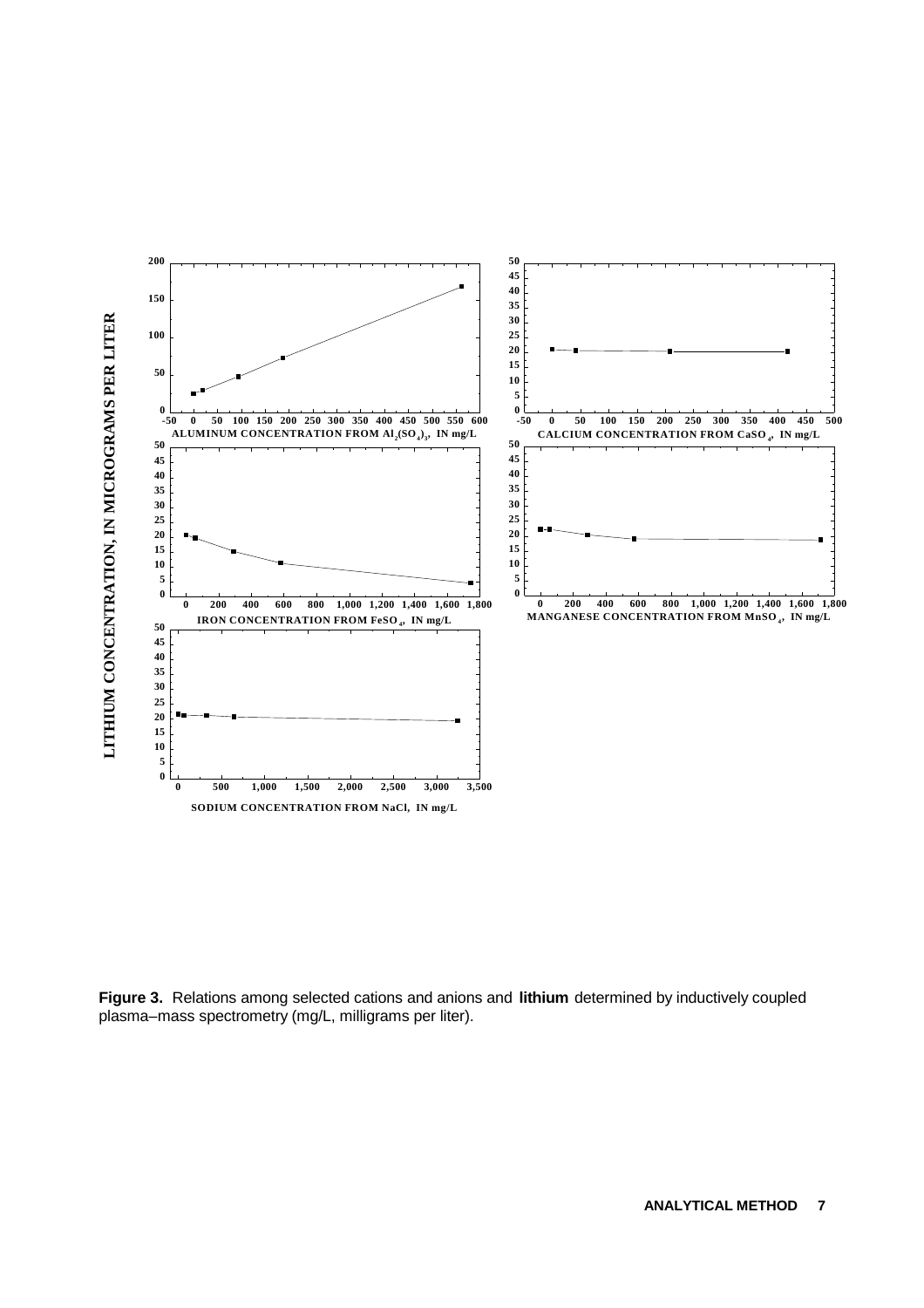

**Figure 4.** Relations among selected cations and anions and **selenium** determined by inductively coupled plasma–mass spectrometry (mg/L, milligrams per liter).

**Determination of Dissolved Arsenic, Boron, Lithium, Selenium, Strontium, Thallium, and Vanadium Using Inductively Coupled Plasma–Mass Spectrometry**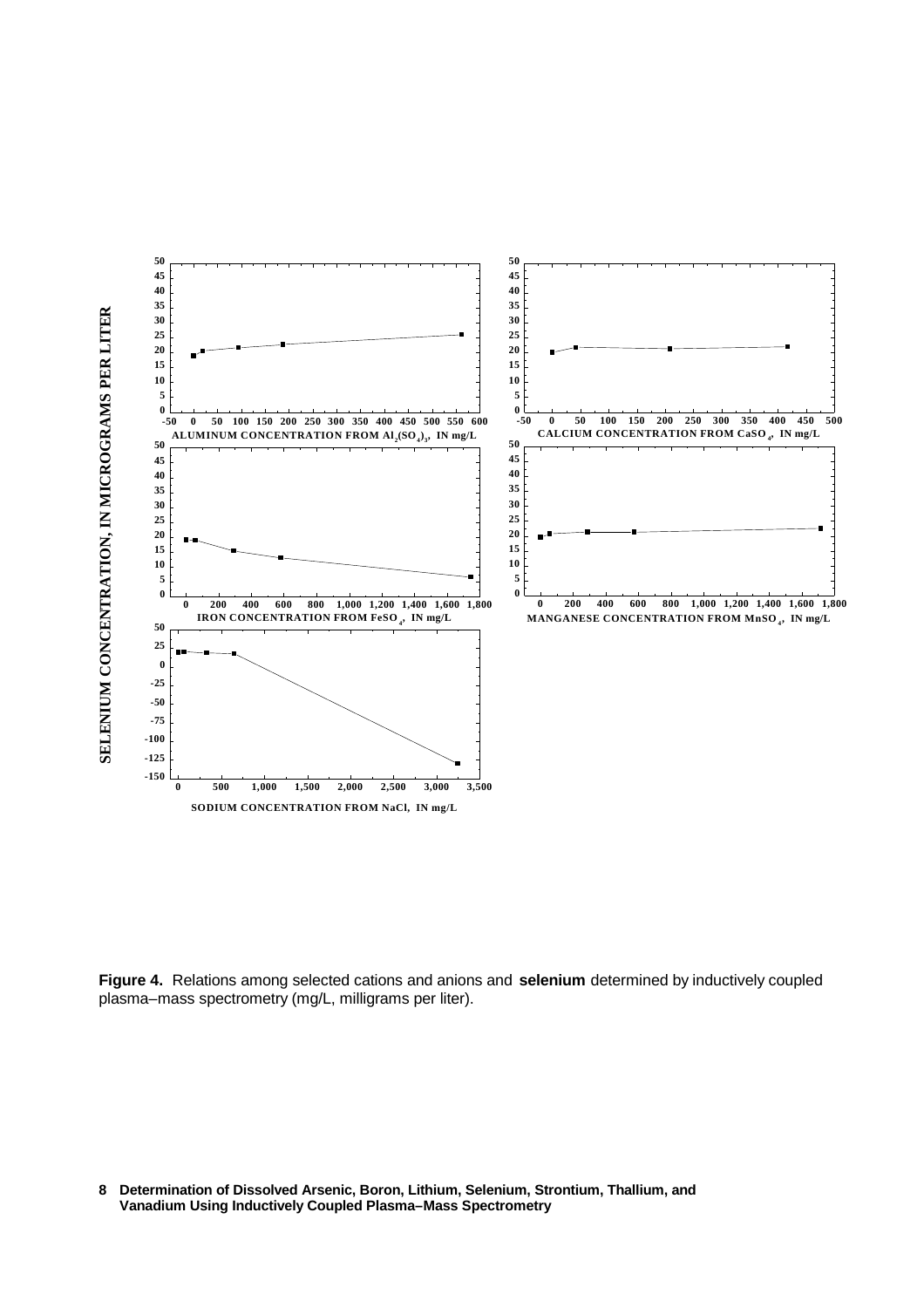

**Figure 5.** Relations among selected cations and anions and **strontium** determined by inductively coupled plasma–mass spectrometry (mg/L, milligrams per liter).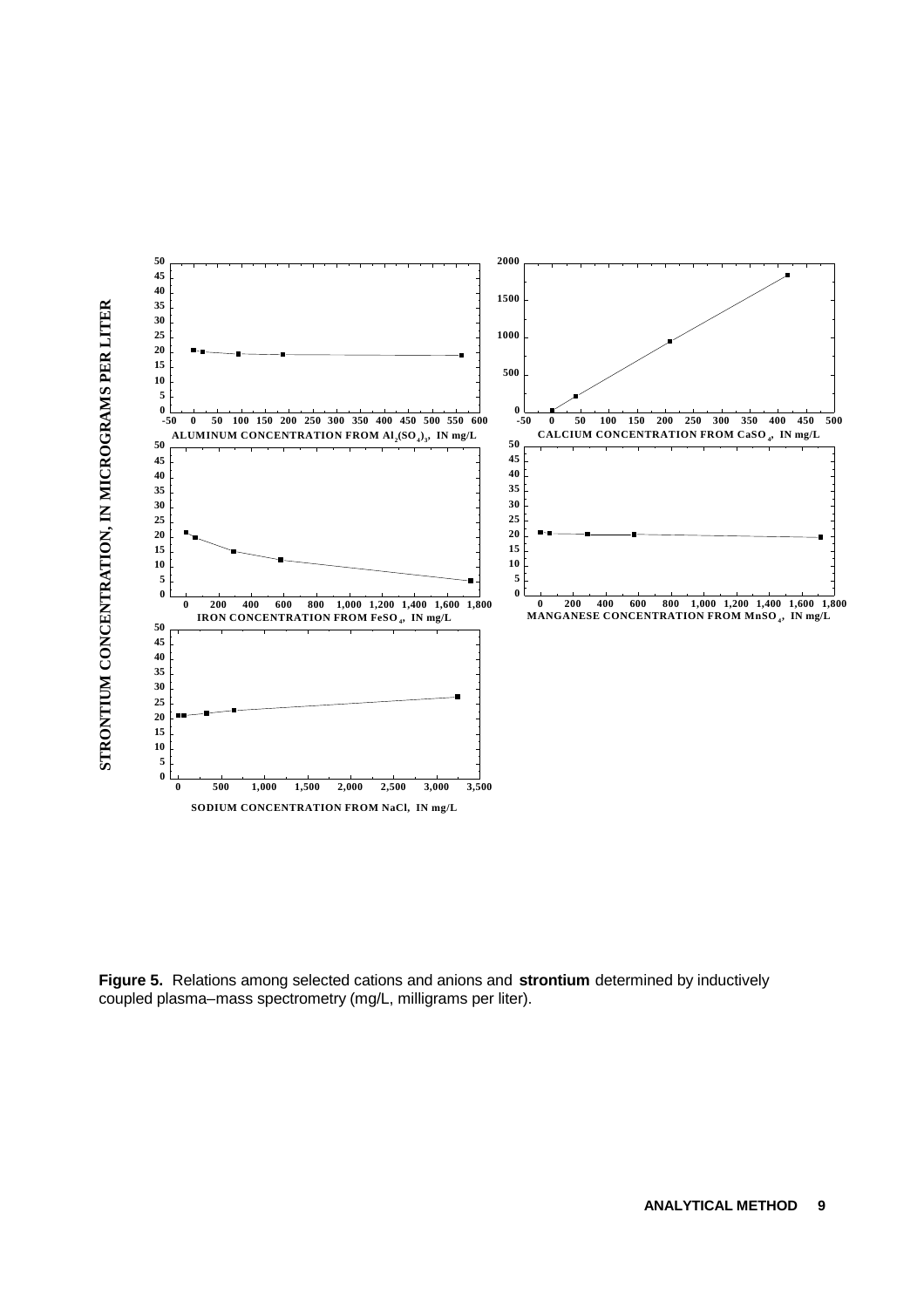

**Figure 6.** Relations among selected cations and anions and **thallium** determined by inductively coupled plasma–mass spectrometry (mg/L, milligrams per liter).

**Determination of Dissolved Arsenic, Boron, Lithium, Selenium, Strontium, Thallium, and Vanadium Using Inductively Coupled Plasma–Mass Spectrometry**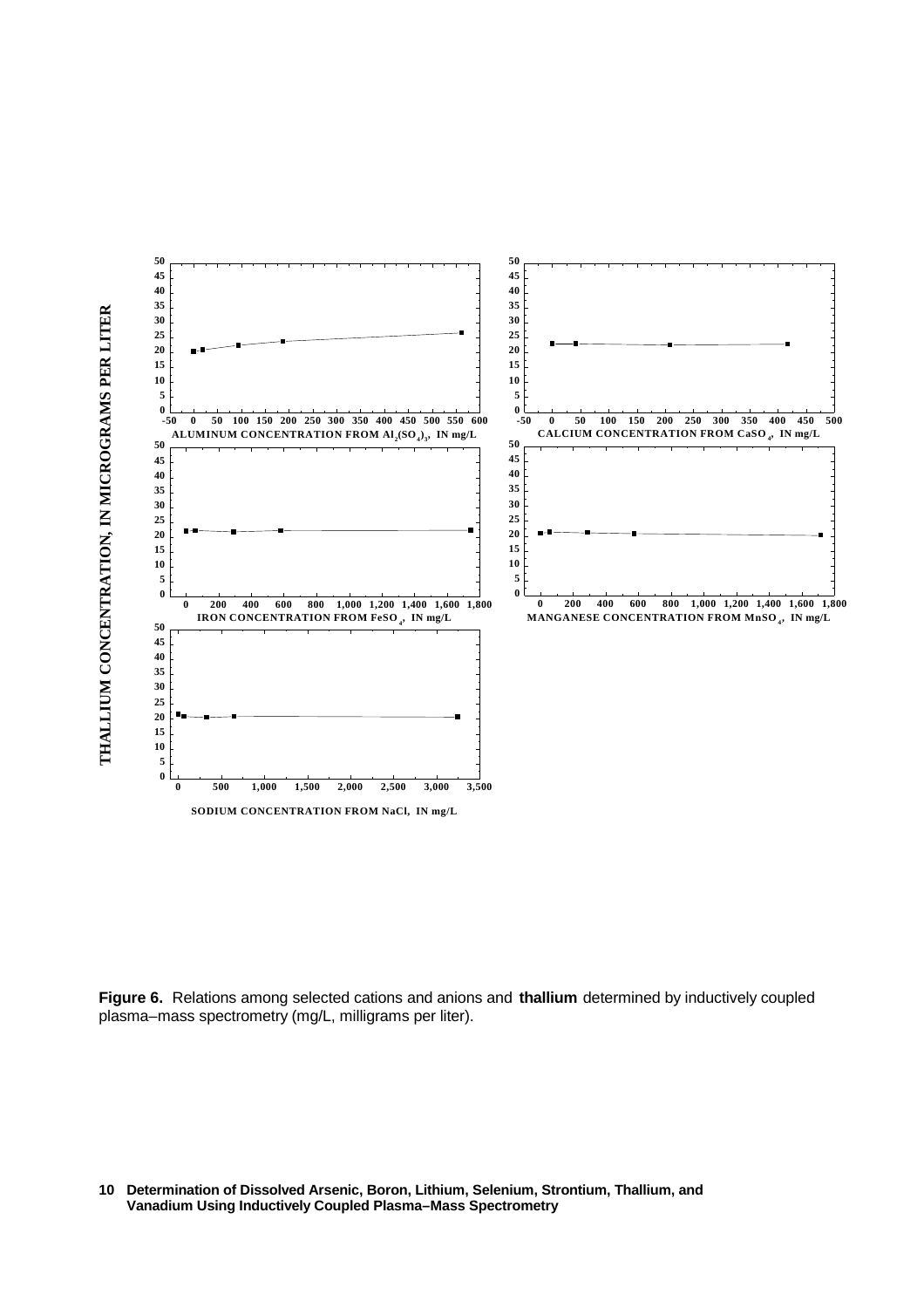

**Figure 7.** Relations among selected cations and anions and **vanadium** determined by inductively coupled plasma–mass spectrometry (mg/L, milligrams per liter).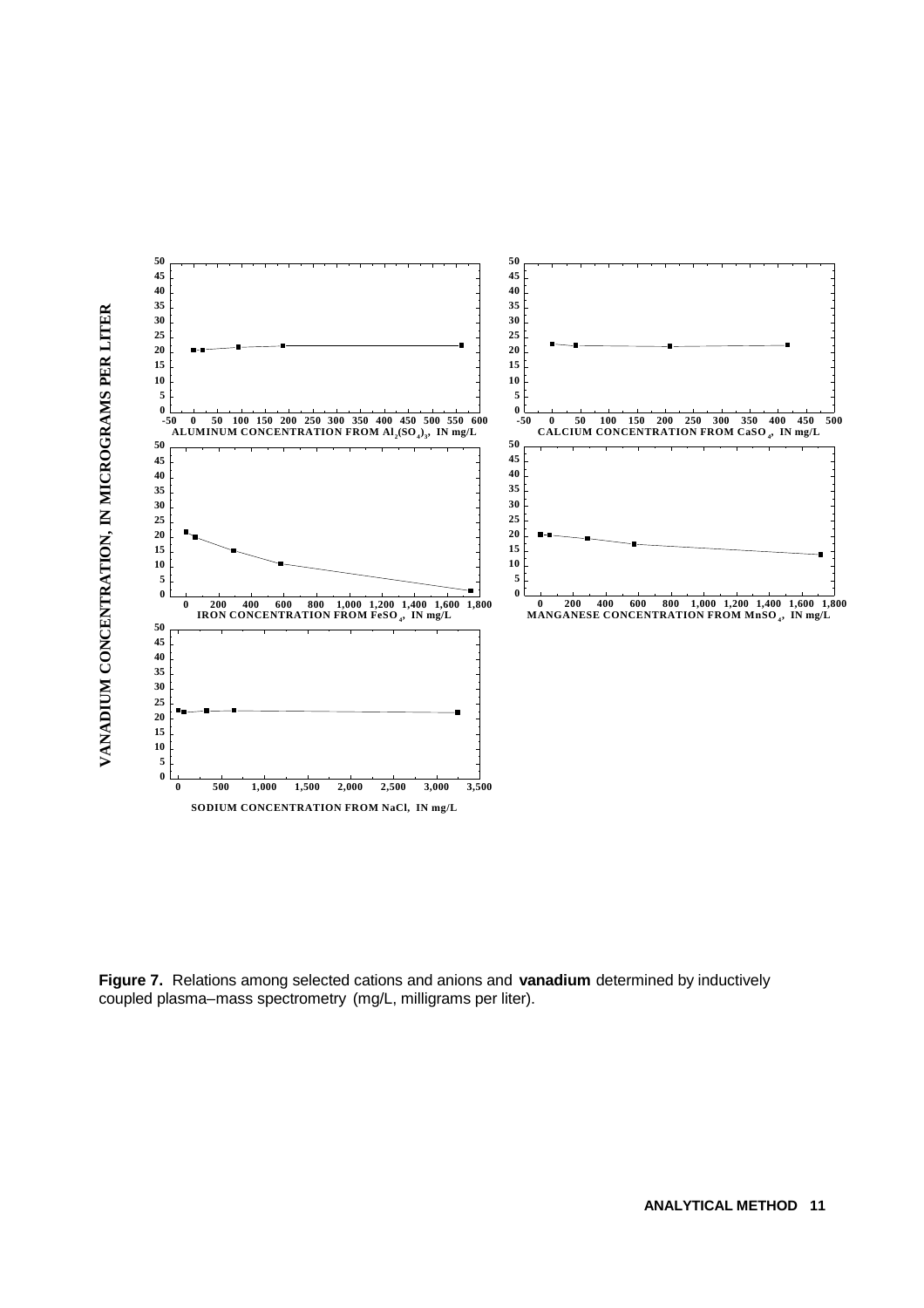and chloride) on the determination of arsenic. A relation with a slope equal to zero indicates no interference. A slope greater than zero suggests a positive interference or contamination; a slope of less than zero indicates signal suppression. Some elemental concentrations, for example, boron in calcium sulfate (fig. 2), lithium in aluminum sulfate (fig. 3), and strontium in calcium sulfate (fig. 5), increased with concomitant concentration. Such increases are from contamination (confirmed by using ICP–AES). Signal suppressions greater than 20 percent are indicated for some elements, depending on the nature of the concomitant. The results indicate that the suppression is not from sulfate or chloride but rather from the accompanying metal cation. Sulfur and chloride have low degrees of ionization, 14 and 0.9 percent, respectively, and therefore, they should not significantly induce signal suppression (Douglas, 1992).

In contrast, all the metal cations tested have degrees of ionization exceeding 90 percent. High iron concentration significantly suppressed all elements except for thallium. The response function was similar for each suppressed element, reaching a maximum of 75-percent suppression at about 1,700 mg/L iron. Lighter elements (less than 80 amu) were affected to a higher degree than heavier elements; for example, thallium was not affected. Manganese suppressed boron and vanadium in a similar manner, although to a lesser degree than iron. Selenium is severely suppressed in the presence of 3,200 mg/L sodium; the suppression is enhanced by selenium's 33-percent degree of ionization. In general, light elements are affected more severely than heavy elements, and heavier concomitant cations cause more severe suppression (Horlick and Shao, 1992). Concomitant concentrations that produce more than a 20-percent suppression

are summarized in table 2. For most concomitant elements, 99 percent of the samples submitted for analysis at NWQL have concentrations that are much less than the concentrations listed in table 3. Nevertheless, the analyst must be aware of possible suppression whenever any element is present in a sample at unusually high concentrations; the sample can be diluted to eliminate the suppression.

3.2 *Spectral interferences.* Whenever possible, the isotope used for quantitation either has no spectral interferences or has a small number of potential spectral interferences. Spectral interferences can originate from isobaric ions, molecular ions, or doubly charged ions. The analyst must be aware of these potential spectral interferences when reviewing analytical results. Known spectral interferences for elements being added to the ICP–MS method are listed in the following sections.

3.3 *Isobaric interferences.* The only isobaric interference that affects the new elements is krypton on  ${}^{82}Se^+$  and  ${}^{78}Se^+$ . Krypton can be a minor contaminant found in argon gas that is used to support the plasma, however, its concentration will remain constant for the standards and samples, and, therefore, usually does not require correction.

3.4 *Molecular-ion interferences.* There are several known molecular-ion interferences associated with arsenic, selenium, and vanadium. Chlorideassociated molecular-ion interferences have been documented on arsenic  $(^{75}As^{+})$  and vanadium  $({}^{51}V^+)$  (see Horlick and Shao, 1992; Garbarino and Taylor, 1994). The molecular ions  ${}^{40}Ar^{35}Cl^+$  and  ${}^{35}Cl^{16}O$ interfere with  ${}^{75}As^+$  and  ${}^{51}V^+$ , respectively. The  ${}^{81}BrH^+$  ion interferes with the determination of selenium at 82 amu.

**Determination of Dissolved Arsenic, Boron, Lithium, Selenium, Strontium, Thallium, and 12 Vanadium Using Inductively Coupled Plasma–Mass Spectrometry**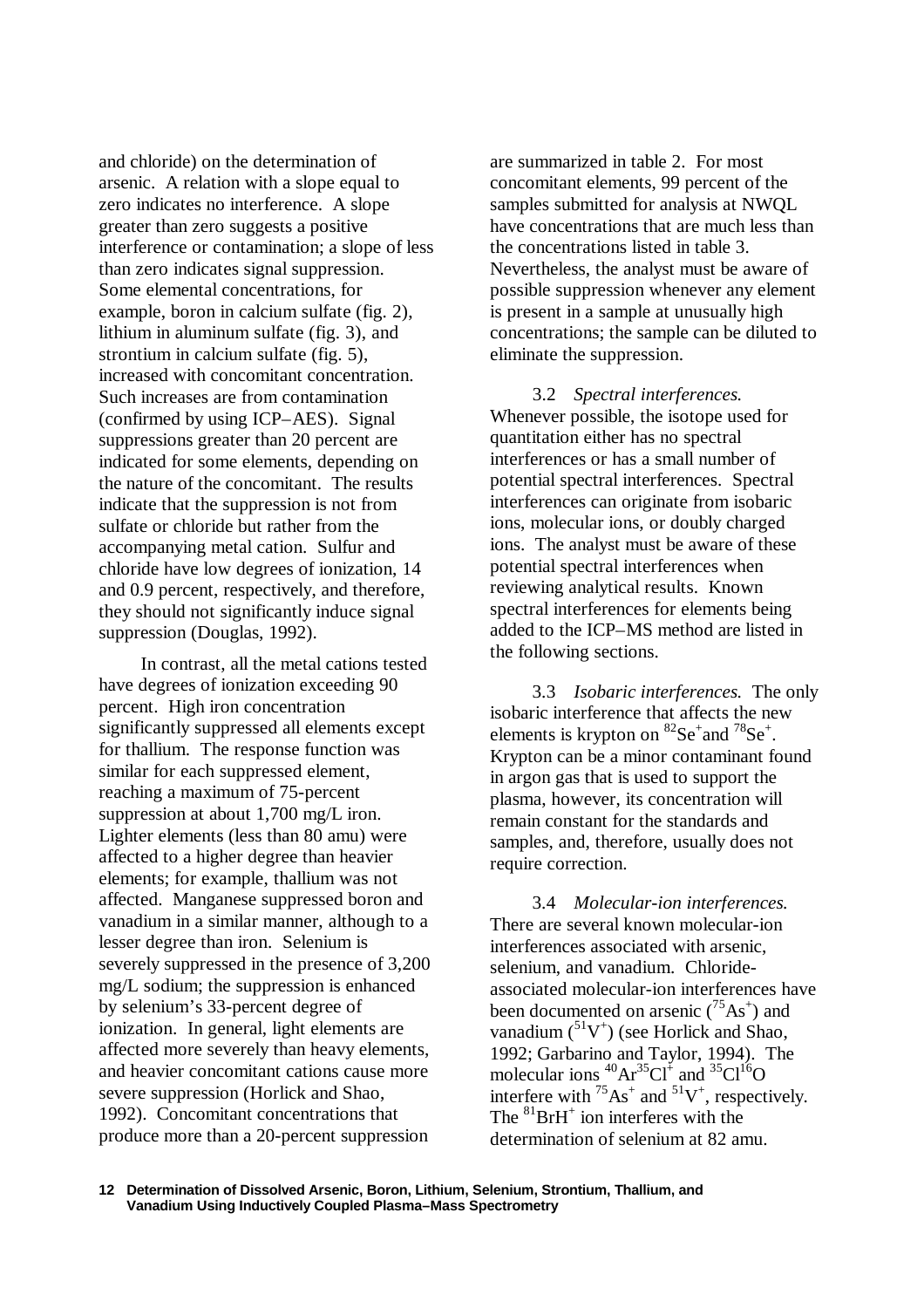Table 3. Concomitant concentrations that result in more than a 20-percent ionization suppression on new elements determined by ICP–MS

[ICP–MS, inductively coupled plasma–mass spectrometry; mg/L, milligrams per liter; NWQL 99th percentile, the elemental concentration that is greater than 99 percent of the samples submitted to the National Water Quality Laboratory (NWQL); >, the greater than symbol signifies that the concentration causing 20-percent ionization suppression is greater than the stated concentration; nd, not determined because concomitant solution was contaminated with element]

| <b>Element</b>         | Aluminum,<br>mg/L | Calcium,<br>mg/L | Iron,<br>mg/L | Manganese,<br>mg/L | Sodium,<br>mg/L |
|------------------------|-------------------|------------------|---------------|--------------------|-----------------|
| NWQL $99th$ percentile | 55                | 570              | 19            | 11                 | 1,800           |
| Arsenic                | >500              | >400             | 300           | >1,700             | >3.200          |
| <b>Boron</b>           | >500              | nd               | 300           | 300                | >3,200          |
| Lithium                | nd                | >400             | 300           | 300                | >3,200          |
| Selenium               | nd                | >400             | 300           | >1.700             | 600             |
| Strontium              | >500              | nd               | 300           | >1.700             | nd              |
| <b>Thallium</b>        | nd                | >400             | >1.700        | >1.700             | >3,200          |
| Vanadium               | >500              | >400             | 300           | 300                | >3,200          |

Because arsenic is monoisotopic, and vanadium has only one isotope with suitable natural abundance, no other interferencefree isotopes are available for measurement. Equation 2 can be used to correct chloride interference on  ${}^{75}As^+$ ; it is derived as follows:

<sup>75</sup>As<sup>+</sup> *corr* = <sup>75</sup>As<sup>+</sup> – [<sup>40</sup>Ar<sup>35</sup>Cl<sup>+</sup> / <sup>40</sup>Ar<sup>37</sup>Cl<sup>+</sup> ] × { <sup>40</sup>Ar<sup>37</sup>Cl<sup>+</sup> – [<sup>77</sup>Se/<sup>82</sup>Se] × <sup>82</sup>Se<sup>+</sup> }. (1)

The portion of the signal at 75 amu from the  ${}^{40}Ar^{35}Cl^+$  interference is calculated by converting the signal at 77 amu from  ${}^{40}Ar^{37}Cl^+$  (by measuring  ${}^{77}Se^+$ ) after subtracting the contribution from  $^{77}Se^{+}$  (by measuring  ${}^{82}Se^{+}$ ) to its proportion at 75 amu. All the terms identified by *corr* are the corrected isotope intensities, and the terms in square brackets are the natural abundance isotope ratios; all other terms represent isotope intensities. After substituting

constant terms that are based on natural abundance, equation 1 simplifies to

<sup>75</sup>As<sup>+</sup> *corr* = <sup>75</sup>As<sup>+</sup> – 3.127 × {<sup>77</sup>Se<sup>+</sup> – [0.874] × <sup>82</sup>Se<sup>+</sup> }. (2)

However, if bromide is also present in a sample, using equation 2 will give positively biased results because of the  ${}^{81}BrH^+$ interference at  ${}^{82}Se^{+}$ . Therefore, whenever bromide is present, the correction must use  $78$ Se<sup>+</sup> as shown in equation 3.

<sup>75</sup>As<sup>+</sup> *corr* = <sup>75</sup>As<sup>+</sup> – 3.127 × {<sup>77</sup>Se<sup>+</sup> – [0.322] × <sup>78</sup>Se<sup>+</sup> }. (3)

The positive bias in arsenic results when using equation 2 in the presence of bromide is shown in figure 8. The arsenic concentration will be 40 percent greater than is actually present with only 200 μg/L bromide in a sample. When using equation 3, such bias is not indicated. Nevertheless, in the absense of bromide, equation 2 is accurate as shown in figure 1 for up to 5,000 mg/L chloride.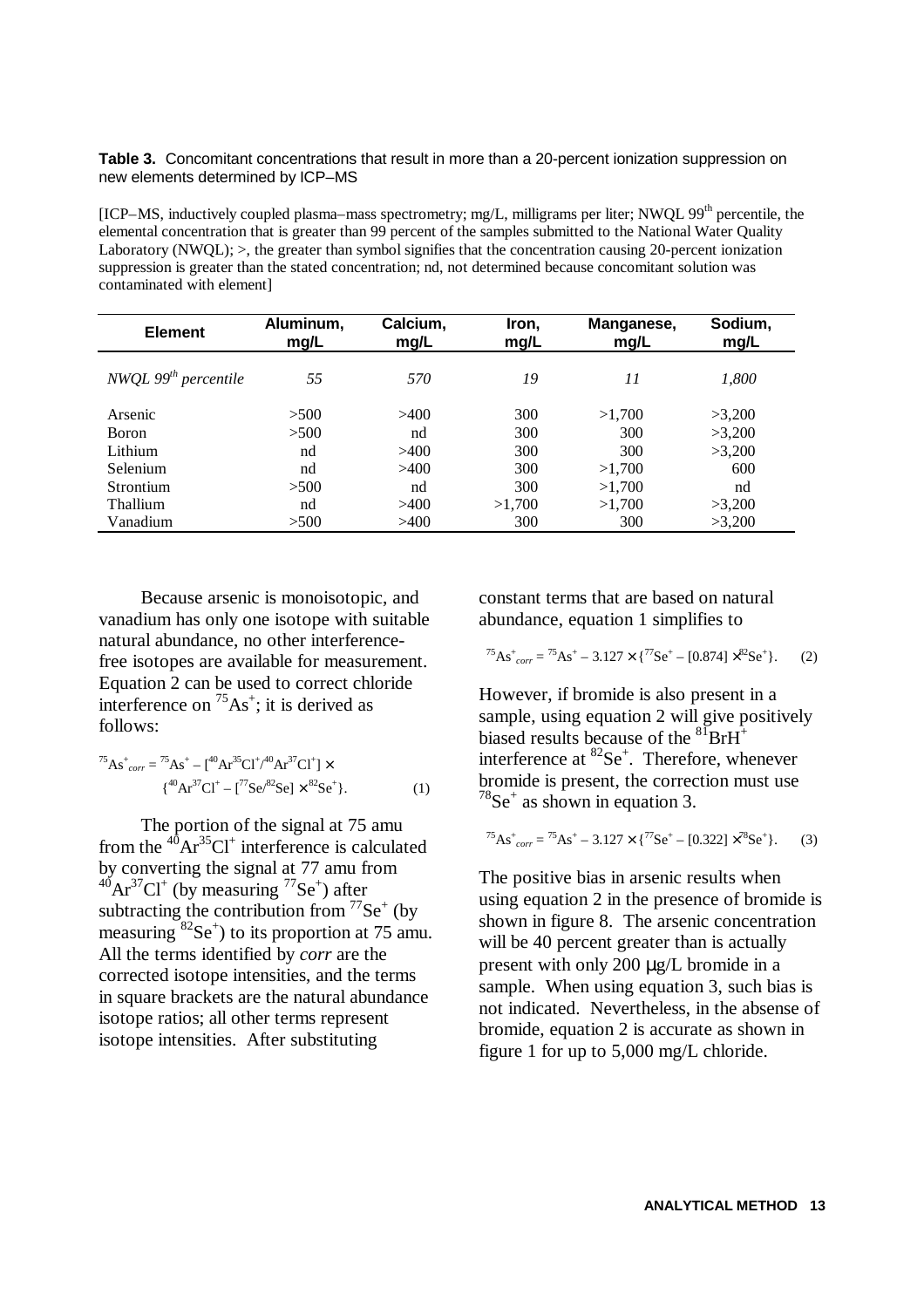

**Figure 8.** Accuracy of inductively coupled plasma–mass spectrometric arsenic determinations in the presence of bromide using different correction equations. The error bars correspond to one standard deviation based on three instrumental measurements.

**Determination of Dissolved Arsenic, Boron, Lithium, Selenium, Strontium, Thallium, and 14 Vanadium Using Inductively Coupled Plasma–Mass Spectrometry**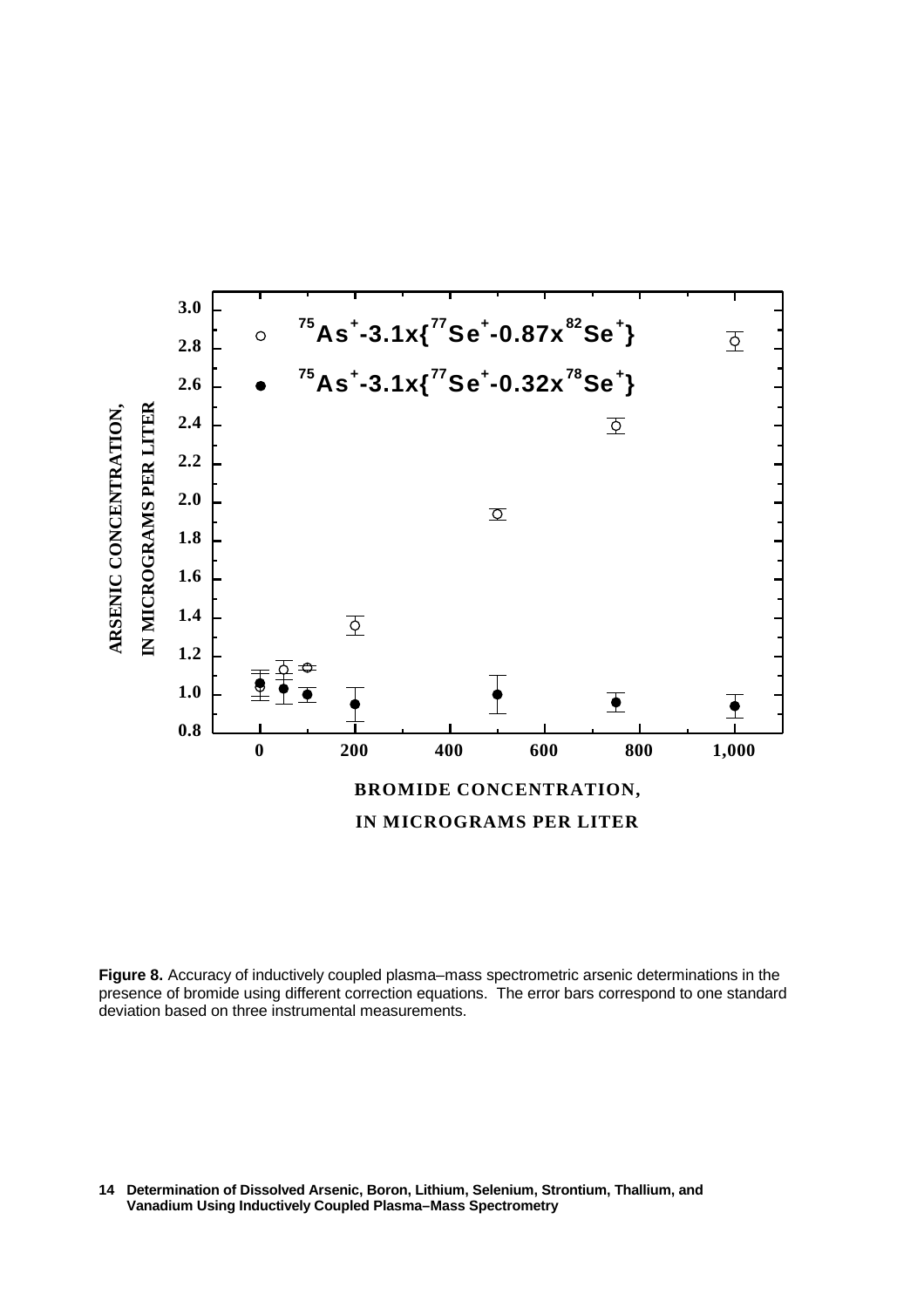Equation 5 must be used to correct chloride interference on  ${}^{51}V^+$ ; it is derived as follows:

<sup>51</sup>V + *corr* = <sup>51</sup>V + – [<sup>35</sup>Cl<sup>16</sup>O/<sup>37</sup>Cl<sup>16</sup>O] × { <sup>37</sup>Cl<sup>16</sup>O – [<sup>53</sup>Cr/<sup>52</sup>Cr] × <sup>52</sup>Cr<sup>+</sup> }. (4)

The portion of the signal at 51 amu from the  ${}^{35}Cl^{16}O^+$  interference is calculated by converting the signal at 53 amu from  $37^{\circ}$ Cl<sup>16</sup>O<sup>+</sup> (by measuring  $53^{\circ}$ Cr<sup>+</sup>) after subtracting the contribution from  ${}^{53}Cr^+$  (by measuring  ${}^{52}Cr^+$ ) to its proportion at 51 amu. After substituting constant terms that are based on natural abundance, equation 4 simplifies to

$$
{}^{51}V^{+}_{corr} = {}^{51}V^{+} - 3.127 \times \{ {}^{53}Cr^{+} - [0.113] \times {}^{52}Cr^{+} \}. \tag{5}
$$

The accuracy of using equation 5 is shown in figure 7 for chloride concentrations less than 5,000 mg/L.

Masses at 52 and 53 amu are effected by interference from  ${}^{40}Ar^{12}C^+$  and  ${}^{40}Ar^{13}C^+$ , respectively, that arise from any carbon present in the sample. The interference correction is based on the linear relation of the response at 52 amu from  ${}^{40}Ar^{12}C^+$  to the concentration of carbon as shown in figure 9 (a similar linear relation is used for  ${}^{53}Cr^+$ ). A water-soluble carbon compound such as sodium carbonate can be used to determine the relation (see Krushevska and others, 1998). The corrections are based on equations 6 and 7.

$$
{}^{52}\text{Cr}^+_{corr} = {}^{52}\text{Cr}^+ - ({}^{52}\text{Cr}^+ / {}^{13}\text{C}^+) \times {}^{13}\text{C}^+.
$$
 (6)

$$
{}^{53}\text{Cr}^+_{corr} = {}^{53}\text{Cr}^+ - ({}^{53}\text{Cr}^+ / {}^{13}\text{C}^+) \times {}^{13}\text{C}^+.
$$
 (7)

The terms  $({}^{52}Cr^+ / {}^{13}C^+)$  and  $({}^{53}Cr^+ / {}^{13}C^+)$  are variables that equal about 0.2 and 0.002, respectively. These variables depend on the instrument operating conditions and must be determined before every calibration. When using equation 6, figure 10 shows that the carbon interference can be eliminated. Such a

correction is accurate at carbon concentrations to 1,000 mg/L. The  ${}^{40}Ar^{13}C^+$  interference at  $53Cr^{+}$  is less severe than the corresponding interference at  ${}^{52}Cr$ <sup>+</sup> because of the lower natural abundance of  $^{13}$ C. Nevertheless, the accuracy of using equation 7 is comparable to that shown in figure 10 for  ${}^{52}Cr^+$ .

3.5 *Doubly charged ion interferences.* A doubly charged ion is created in the plasma for any element that has a second ionization potential less than the ionization potential of argon. Strontium is the only new element that is potentially affected by doubly charged ion interferences. However, lutetium and ytterbium rarely are found in environmental samples at significant concentrations, and their interfering isotopes  $(^{176}Lu^{2+}$  and  $^{176}Yb^{2+})$ have low natural abundance.

### **4. Apparatus, Instrumentation, and Operating Conditions**

4.1 *Labware.* Use clean Type A glass volumetric flasks to prepare all solutions. Store solutions in fluorinated ethylene propylene (FEP Teflon) bottles to maintain stable elemental concentrations. Regularly verify the accuracy of all pipets and volumetric flasks for preparing standard solutions by using either an analytical balance or an automatic calibrating spectrophotometer.

4.2 *Instrumentation.* Instrumentation previously described in methods by Faires (1993) and Garbarino and Taylor (1994) has been replaced by a Perkin-Elmer Elan 6000 ICP–MS. The Elan 6000 operates under the same general principles as earlier instrumentation but has higher sensitivity and lower MDLs. The standard Perkin-Elmer cross-flow nebulizer and spray chamber is used to introduce samples. The cross-flow nebulizer resists clogging  $( \leq 0.5 \text{ percent total})$ dissolved solids) and is chemically inert.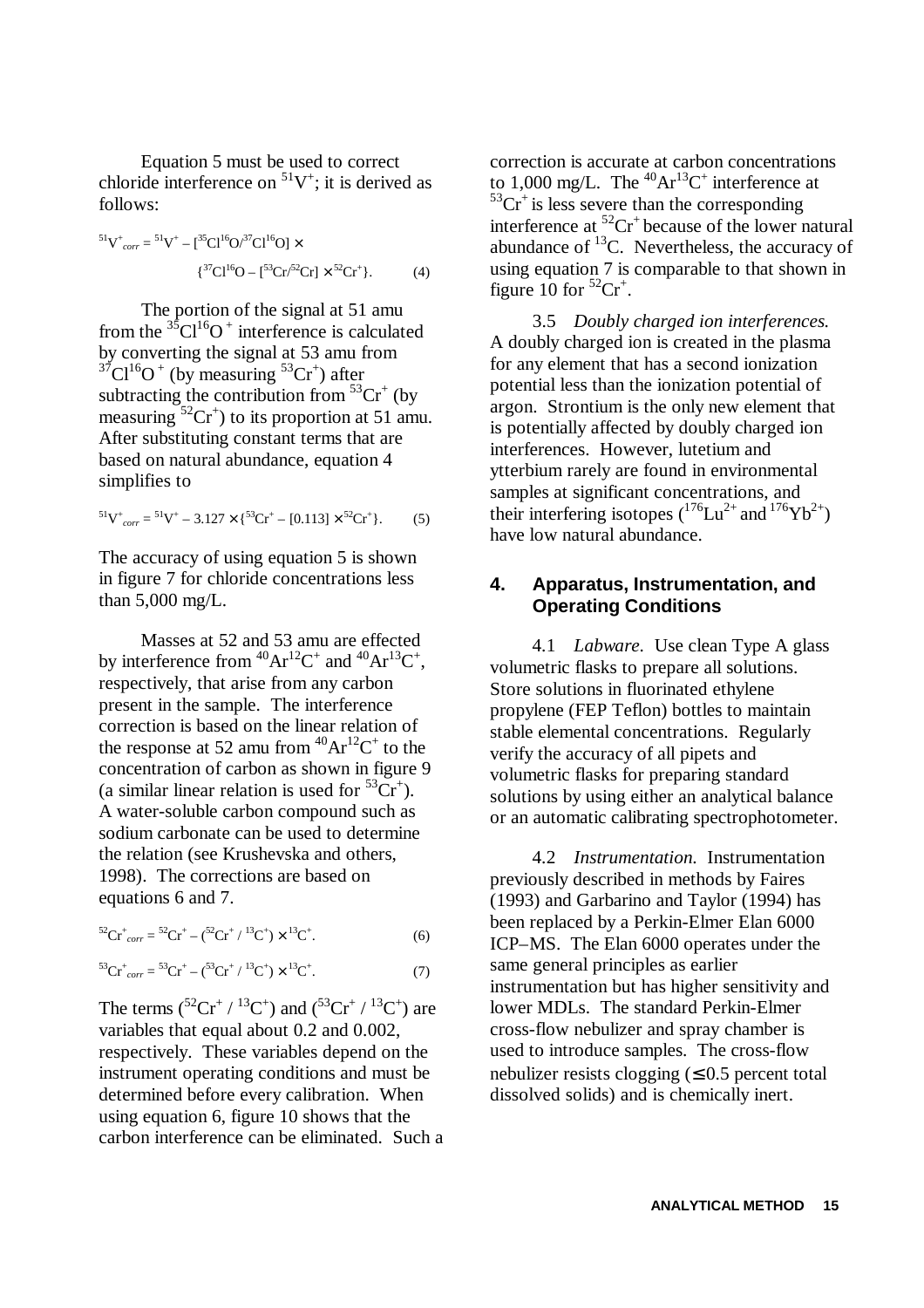

Figure 9. Relation of apparent chromium-52 signal from  ${}^{40}Ar^{12}C$ <sup>+</sup> as a function of increasing concentrations of carbon.



**Figure 10.** The accuracy of inductively coupled plasma–mass spectrometric chromium-52 determinations in the presence of carbon.

**Determination of Dissolved Arsenic, Boron, Lithium, Selenium, Strontium, Thallium, and 16 Vanadium Using Inductively Coupled Plasma–Mass Spectrometry**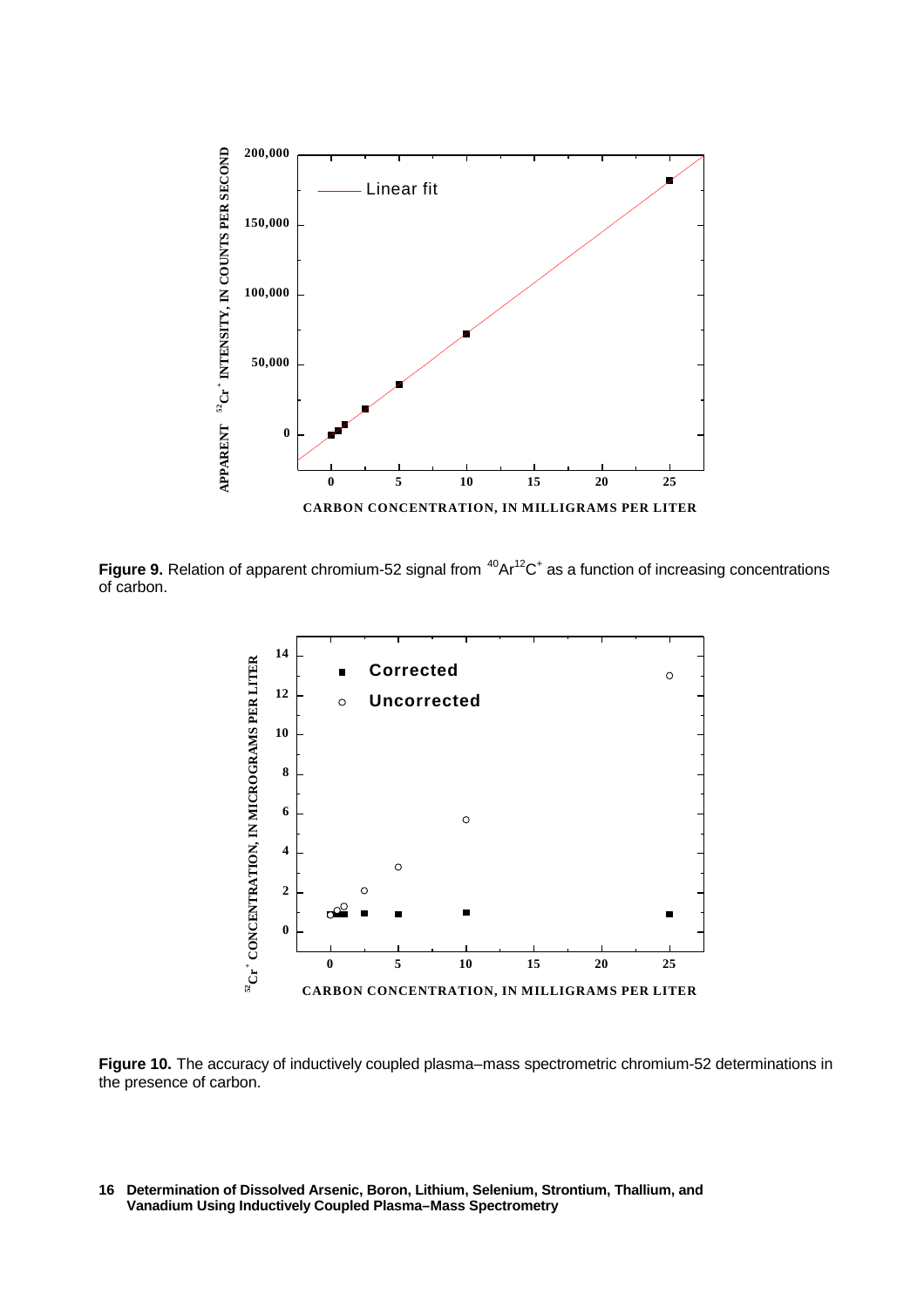Other nebulizer designs can be used but must be resistant to clogging and capable of providing MDLs that are within a factor of two of those listed in table 1. Details of instrument operation are fully documented in the NWQL Standard Operating Procedure IM0011.1 (T.M. Struzeski, U.S. Geological Survey, written commun., 1998) and in the Perkin-Elmer (1997a and 1997b) software and hardware manuals.

Primary isotopes used to determine dissolved concentrations for the new elements are as follows:

| Arsenic         | 75 amu Boron                      | 11 amu                                                                                              |
|-----------------|-----------------------------------|-----------------------------------------------------------------------------------------------------|
|                 |                                   | Lithium $\frac{7 \text{ amu}}{2 \text{ amu}}$ Selenium $\frac{78 \& 82 \text{ amu}}{2 \text{ amu}}$ |
|                 | Strontium 88 amu Thallium 205 amu |                                                                                                     |
| Vanadium 51 amu |                                   |                                                                                                     |

### **5. Reagents and Calibration Standards**

Earlier reports (Faires, 1993; Garbarino and Taylor, 1994) describe the preparation of calibration standards, internal standard solution, performance check solution, and tuning solution. New elements are calibrated by including them in the multielement standards described in method I-2477-92 at the same concentrations. Multielement standards are prepared in a matrix that is matched to the acid concentration of the samples being analyzed. Arsenic, selenium, and vanadium must not be included in a multielement standard that contains bromide or chloride. The interference solution has been added to verify the accuracy of interference corrections on arsenic and vanadium.

ASTM Type I reagent water (American Society for Testing and Materials, 1995, p. 122–124), spectroscopic grade commercial standards, and ultrapure acids must be used to prepare all solutions. All percentages represent volume-to-volume ratios. All concentrated acids and commercial standards must be verified to contain concentrations of concomitant elements that are less than the MDLs after the prescribed dilution. Every solution must be stored in a designated FEP Teflon bottle.

5.1 *Nitric acid* (HNO<sub>3</sub>): Concentrated, specific gravity 1.41.

5.2 *Calibration blank*: Reagent water acidified to  $0.4$  percent  $HNO<sub>3</sub>$ .

5.3 *Commercial single-element standard solutions*, 1.00 mL = 10 mg preserved in  $HNO<sub>3</sub>$  for each of the following: As, B (in water), Li, Se, Sr, Tl, and V.

5.4 *Commercial standard solutions*, chloride:  $1.00$  mL = 100 mg in water and bromide:  $1.00$  mL =  $1.0$  mg in water.

5.5 *Carbon standard solution,* 1.00  $mL = 10$  mg of carbon. Weigh 88.3 g dry  $Na<sub>2</sub>CO<sub>3</sub>$  and transfer quantitatively into a 1-L volumetric flask; dissolve salt using 1,000 mL of reagent water.

5.6 *Multielement stock solution I*,  $1.00$  mL = 0.010 mg of As, B, Li, Se, Sr, Tl, and V: Dilute 1.0 mL of each commercial single-element standard to 1,000 mL in a volumetric flask with 1 percent HNO<sub>3</sub>.

5.7 5.7 *Multielement calibration standard I,*  $1.00 \text{ mL} = 0.025 \text{ µg}$  of As, B, Li, Se, Sr, Tl, and V: Include new elements in an existing calibration standard by diluting 0.250 mL of multielement stock solution I in a 100 mL volumetric flask with the calibration blank.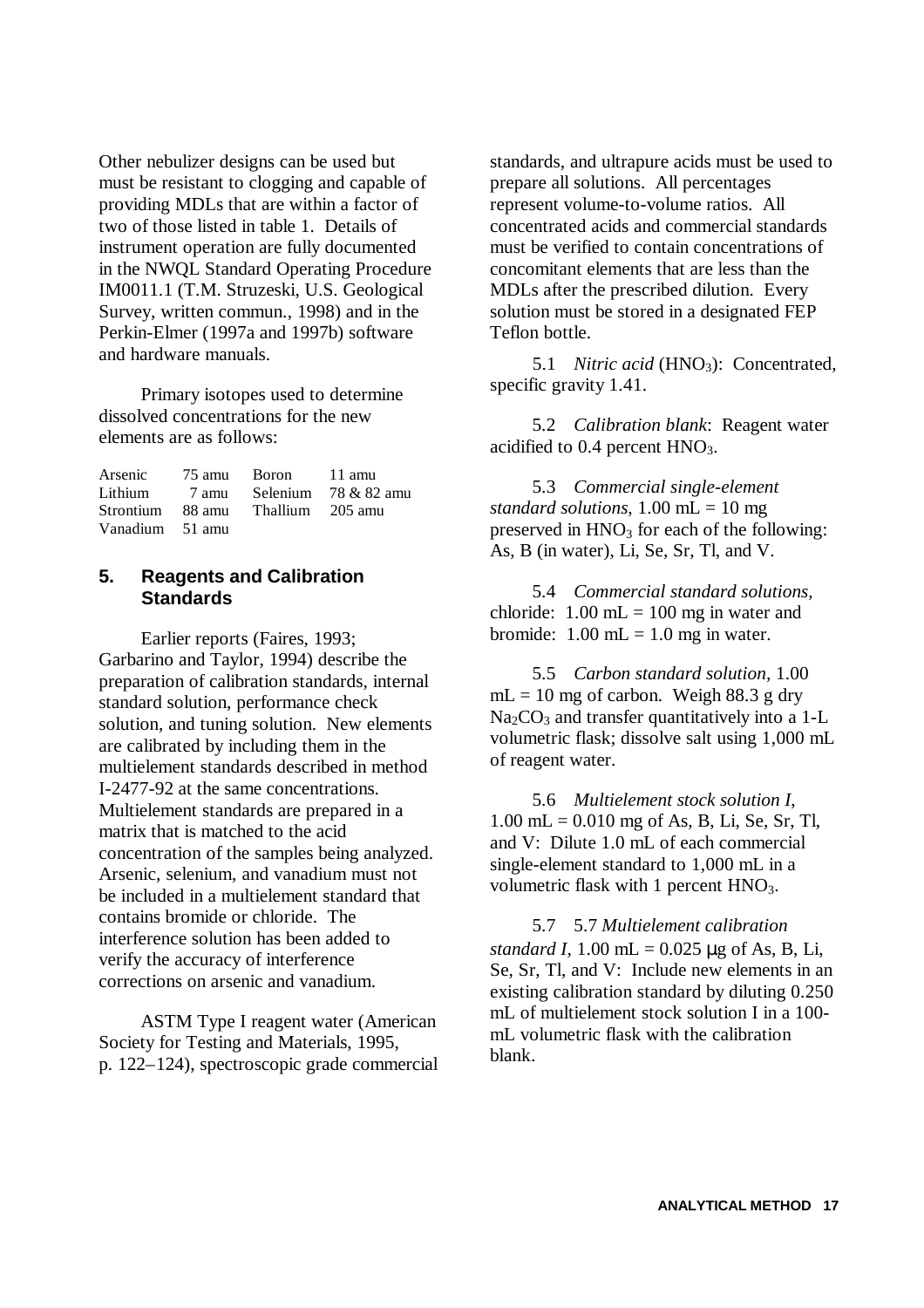5.8 *Multielement calibration standard II,* 1.00 mL = 0.100 μg of As, B, Li, Se, Sr, Tl, and V: Include new elements in an existing calibration standard by diluting 1.0 mL of multielement stock solution I in a 100 mL volumetric flask with the calibration blank.

5.9 *Multielement calibration standard III*,  $1.00$  mL =  $0.200$  µg of As, B, Li, Se, Sr, Tl, and V: Include new elements in an existing calibration standard by diluting 2.0 mL of multielement stock solution I in a 100-mL volumetric flask with the calibration blank.

5.10 *Interference check standard*,  $1.00$  mL = 0.500 mg Cl, 0.0005 mg Br, 0.025 mg C, and 0.005 μg As and V: Dilute 5.0 mL of the commercial chloride standard solution, 0.50 mL of commercial bromide standard solution, 2.5 mL of carbon standard solution, and 0.50 mL of multielement stock solution I in a 1,000-mL volumetric flask with the calibration blank.

### **6. Sample Preparation**

Filtered, acidified natural-water samples analyzed by ICP–MS for dissolved arsenic, boron, lithium, selenium, strontium, thallium, and zinc and other elements do not require additional processing.

### **7. Analytical Procedure**

Refer to Perkin-Elmer (1997a, 1997b) and NWQL Standard Operating Procedure IM0011.1 (T.M. Struzeski, U.S. Geological Survey, written commun., 1998) for details of the analytical procedure. In addition, the accuracy of interference-correction equations

must be determined by analyzing the interference check standard (see section 5.10) with every batch of samples. The Elan software automatically verifies that the results meet acceptance criteria.

#### **8. Calculations**

No additional calculations are required in this method.

### **9. Reporting Results**

The number of significant figures reported varies with element and is a function of concentration. Whenever the concentration is less than the MDL for an element, the result is reported as less than the MDL (< MDL). All other elemental results should be reported using the criteria listed below. These criteria are based on the uncertainty suggested in the following Discussion of Results section. Alternatively, the variability in the mean concentration could be used to establish the appropriate number of significant figures to report for each individual sample matrix. The use of such a procedure would provide the most accurate estimate of the uncertainty associated with each sample.

For arsenic, lithium, and vanadium—

• If the concentration is greater than the MDL, but less than  $10 \mu g/L$ , report result to two decimal places.

• If the concentration is greater than 10 μg/L, but less than 100 μg/L, report result to one decimal place.

• If the concentration is greater than 100 μg/L, report result to three significant figures.

**Determination of Dissolved Arsenic, Boron, Lithium, Selenium, Strontium, Thallium, and 18 Vanadium Using Inductively Coupled Plasma–Mass Spectrometry**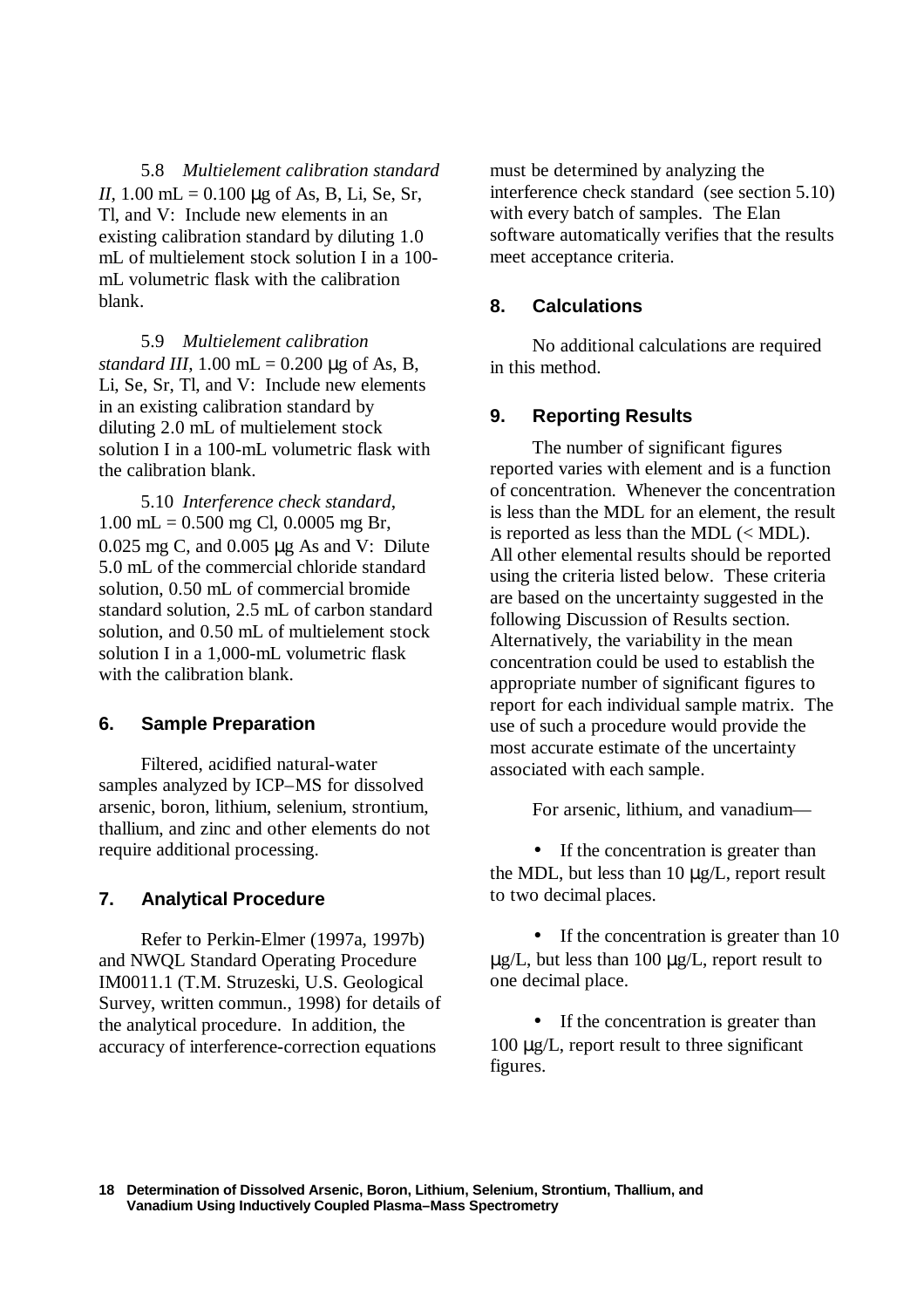For strontium and thallium—

• If the concentration is greater than the MDL, but less than 0.5 μg/L, report result to three decimal places.

• If the concentration is greater than  $0.5 \mu g/L$ , but less than 10  $\mu g/L$ , report result to two decimal places.

• If the concentration is greater than 10 μg/L, but less than 100 μg/L, report result to one decimal place.

• If the concentration is greater than 100 μg/L, report result to three significant figures.

For boron—

• If the concentration is greater than or equal to the MDL, but less than 100 μg/L, report result to one decimal place.

• If the concentration is greater than 100 μg/L, report result to three significant figures.

# **DISCUSSION OF RESULTS**

The bias of the ICP–MS method for the determination of dissolved concentrations is established by comparing results to former USGS methods of analysis. ICP–MS method variability was determined from replicate analyses over a range of elemental concentrations prepared in a calibration-blank matrix. Results from the analysis of standard reference material, spiked samples, and up to 64 filtered natural-water samples are used to verify that dissolved arsenic, boron, lithium, selenium, strontium, thallium, and vanadium can be determined accurately by using ICP–MS.

All former methods are USGS-approved methods (Fishman and Friedman, 1989; Fishman, 1993).

### **Results for Standard Reference Material**

U.S. Geological Survey SRWS T145 was analyzed repetitively for 3 weeks to determine the long-term bias and variability of the ICP–MS method (see table 4). Results for all elements are within one standard deviation of the most probable value (MPV). The average long-term variability is 4±2 percent for elemental concentrations ranging from 10 to 200 μg/L. The paired Student *t*-Test was used to test the null hypothesis that the ICP– MS method yields mean elemental concentrations that are not significantly different from the MPVs. The p-values were calculated for each element to provide a level of confidence in accepting the null hypothesis. The larger the p-value (the level of significance) the greater the confidence in accepting the null hypothesis. When the pvalue exceeds 0.05, the null hypothesis is acceptable at the 95-percent confidence level. The Student *t*-Test indicated that only the boron and lithium experimental results are not significantly different from the MPV. Nevertheless, the differences between the MPV and the experimental mean for arsenic, selenium, strontium, thallium, and vanadium are analytically insignificant.

The short-term variability of ICP–MS over an extended concentration range is shown in table 5. The variability is based on three replicate determinations (an acquisition time of about 1 minute) at each elemental concentration in the calibration blank matrix. The short-term variability was less than or equal to 5 percent at 0.5 μg /L for all elements except for boron which was 5 percent at 1 μg/L.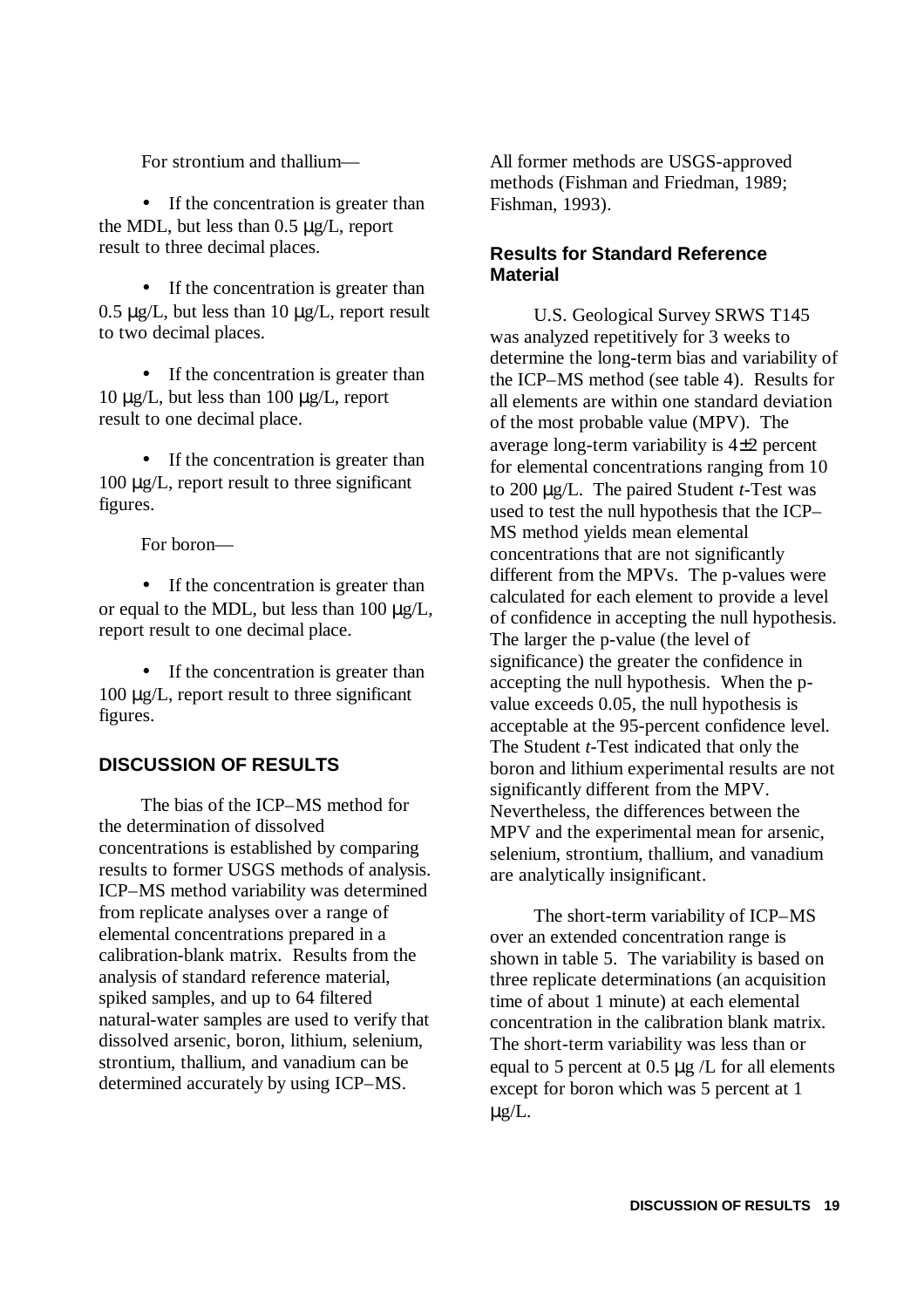**Table 4.** Statistical analysis of long-term ICP–MS results for U.S. Geological Survey Standard Reference Water Sample T145

[ICP–MS, inductively coupled plasma–mass spectrometry; elemental results are in micrograms per liter; MPV, the most probable value;  $\pm$ , the plus or minus symbol precedes the F-pseudosigma in the MPV column and the standard deviation in the experimental mean column; n, number of replicates used to calculate the experimental mean; p-value, level of significance; <, less than]

| <b>Element</b> | <b>MPV</b>  | <b>Experimental</b><br>mean, $n=12$ | t-Test statistic | p-value  |
|----------------|-------------|-------------------------------------|------------------|----------|
| Arsenic        | $10 \pm 1$  | $10.3 \pm 0.2$                      | 9.00             | < 0.0001 |
| <b>Boron</b>   | $46 \pm 6$  | $45 \pm 3$                          | $-0.23$          | 0.8253   |
| Lithium        | $27 + 2$    | $28 \pm 1$                          | 1.54             | 0.1528   |
| Selenium       | $10 \pm 1$  | $11.2 \pm 0.2$                      | 18.63            | < 0.0001 |
| Strontium      | $203 \pm 9$ | $208 \pm 4$                         | 3.93             | 0.0024   |
| Thallium       | $15 \pm 3$  | $14 \pm 1$                          | $-3.12$          | 0.0098   |
| Vanadium       | $12 + 2$    | $10.6 \pm 0.5$                      | $-7.86$          | < 0.0001 |

### **Spike Recoveries in Natural-Water Samples**

Spike recovery percentages listed in table 6 were determined for the new elements in matrices that are representative of reagent water, surface water, and ground water. Seven replicate recoveries at 5 to 10 times the MDL (the low-level spike) and 75 μg/L (the high-level spike) were determined in each matrix over a period of about 1 week. Average recoveries in the reagentwater matrix ranged from 93 to 105 percent for all elements except boron, whose lowlevel spike recovery was 77 percent. Recovery variability for the low-level spike ranged from 4 to 11 percent, depending on the element and matrix.

Recoveries of the high-level spike in the surface-water matrix were similar to those of the reagent-water matrix. Ambient concentrations of lithium, strontium, thallium, and vanadium in the surface water, however, hindered the recovery of the lowlevel spike. Recovery of low-level arsenic, boron, and selenium ranged from 88 to 126

percent. The variability in the recovery of 1 μg/L boron in the presence of 40 μg/L boron was 52 percent; the variability for arsenic and selenium was less than 6 percent at about the same spike concentration.

The ground-water matrix used for spike recoveries was selected to examine the effects of interferent species on elemental determinations. The ground water had high iron (340 mg/L) and sulfate  $(2,300 \text{ mg/L})$ concentrations, which exceed the level found in most samples analyzed by NWQL. Ambient concentrations of boron, lithium, and strontium precluded the recovery of the low-level spike, however, recoveries for arsenic, selenium, thallium, and vanadium averaged 70 percent. High-level spike recoveries averaged 70±4 percent, excluding thallium, which had 97 percent. The low percent recoveries for the lighter elements confirm the effects from ionization suppression (see section 3.1). Only thallium recovery, a heavier element, was not affected.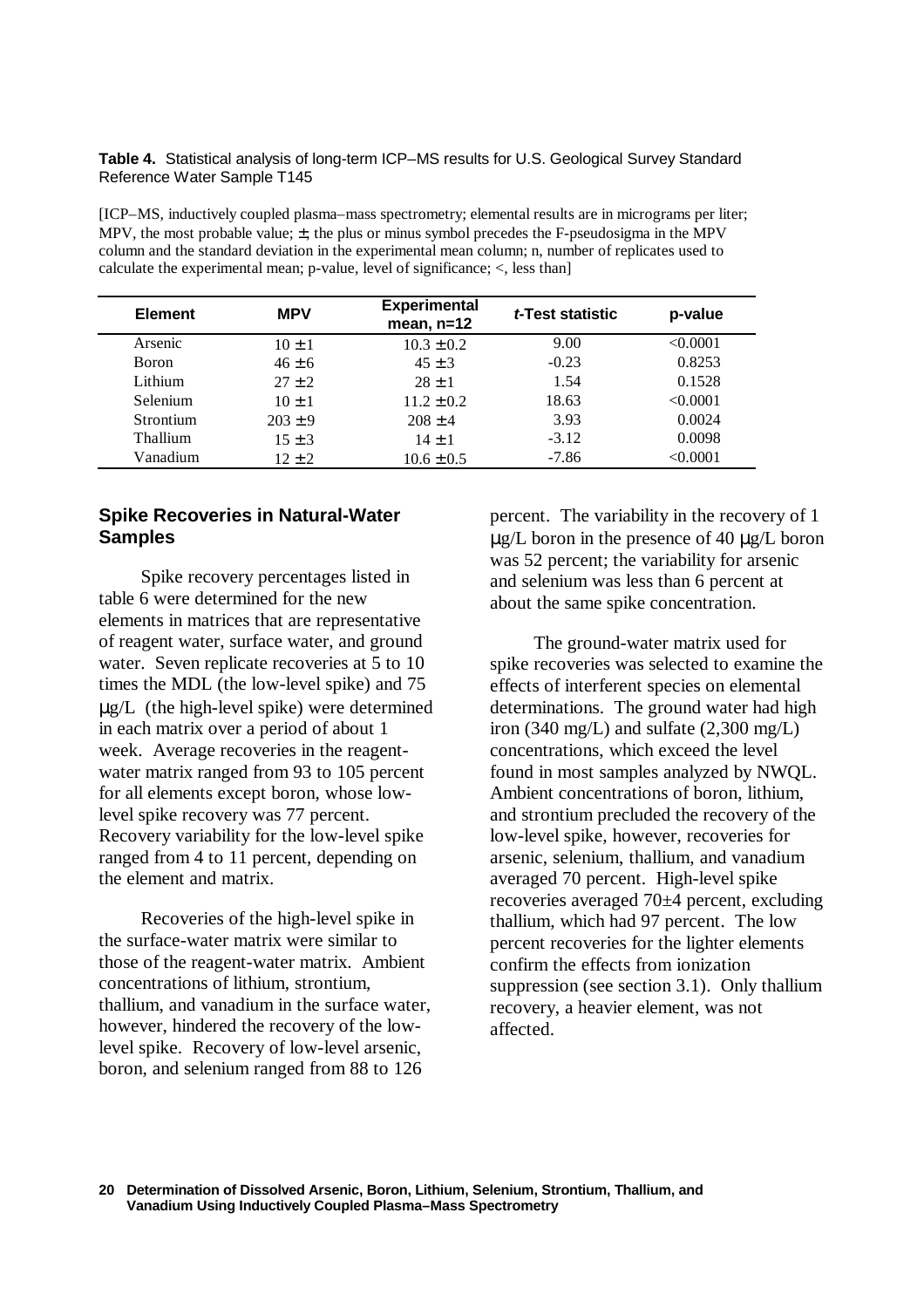#### **Table 5.** Short-term analytical variability as a function of elemental concentration for ICP–MS

[ICP–MS, inductively coupled plasma–mass spectrometry, the percent relative standard deviations are based on three sequential determinations in a 0.4-percent solution of concentrated nitric acid in deionized water;  $\mu$ g/L, micrograms per liter; <MDL, less than the method detection limit; nd, not determined]

| <b>Elemental</b><br>concentration, |         |     |     |     | Percent relative standard deviation |     |     |     |
|------------------------------------|---------|-----|-----|-----|-------------------------------------|-----|-----|-----|
| in µg/L                            | 0.05    | 0.1 | 0.5 | 1.0 | 10                                  | 50  | 100 | 250 |
| Arsenic                            | $<$ MDL | 30  | 3   | 4   |                                     | nd  |     | 0.6 |
| <b>Boron</b>                       | nd      | 10  | nd  | 5   | $\mathfrak{D}$                      | 0.4 | 0.2 | nd  |
| Lithium                            | 0.9     | 8   | ↑   | っ   | 0.7                                 | nd  | 0.7 | 0.6 |
| Selenium                           | $<$ MDL | 60  |     | 3   | $\mathfrak{D}$                      | nd  | 2   | 0.7 |
| <b>Strontium</b>                   | 0.4     |     | 2   | 0.8 | 0.3                                 | nd  | 0.7 | 0.6 |
| Thallium                           | ↑       |     | 0.2 | 0.9 |                                     | nd  | 0.8 |     |
| Vanadium                           | 8       | 10  | ↑   | 0.6 | 0.7                                 | nd  | 0.5 | 0.5 |

**Table 6.** Average percent spike recoveries in reagent-water, surface-water and ground-water matrices by inductively coupled plasma–mass spectrometry

 $[\mu g/L]$ , micrograms per liter; number following the plus or minus symbol  $(\pm)$  is the standard deviation on the basis of seven determinations accrued on separate days; high spike, 75 μg/L for all elements; na, not applicable because the difference between the spike concentration and ambient concentration was greater than a factor of 10; <MDL, concentration is less than the method detection limit; %, percent]

|                |                            |                           | Reagent-water matrix          |                     |                       | Surface-water matrix   |                     |
|----------------|----------------------------|---------------------------|-------------------------------|---------------------|-----------------------|------------------------|---------------------|
| <b>Element</b> | Low-<br>spike,             | <b>Ambient</b><br>concen- | <b>Low-spike</b><br>recovery, | High-<br>spike      | Ambient<br>concen-    | Low-spike<br>recovery. | High-<br>spike      |
|                | in $mg/L$                  | tration,<br>in mg/L       | in $%$                        | recovery,<br>in $%$ | tration,<br>in $mg/L$ | in %                   | recovery,<br>in $%$ |
| Arsenic        | 0.5                        | $<$ MDL                   | $102 + 4$                     | $101 \pm 1$         | 1                     | $112 + 6$              | $105 \pm 2$         |
| Boron          | 1                          | $\triangle MDL$           | $77 \pm 9$                    | $103+2$             | 40                    | $88 + 52$              | $102 + 4$           |
| Lithium        | 0.2                        | $<$ MDL                   | $94 + 8$                      | $105+3$             | 30                    | na                     | $99+7$              |
| Selenium       | 0.9                        | $\triangle MDL$           | $110+10$                      | $99+2$              | 2                     | $126 + 7$              | $104 \pm 3$         |
| Strontium      | 0.2                        | $\triangle MDL$           | $93 + 4$                      | $104\pm3$           | 390                   | na                     | $114 + 8$           |
| Thallium       | 0.05                       | $<$ MDL                   | $97+11$                       | $100+6$             | 60                    | na                     | $103 \pm 5$         |
| Vanadium       | 0.6                        | $<$ MDL                   | $98 + 4$                      | $105 + 4$           | 60                    | na                     | $104 + 4$           |
|                | <b>Ground-water matrix</b> |                           |                               |                     |                       |                        |                     |
| Arsenic        | 0.5                        |                           | $75 + 8$                      | $68 + 4$            |                       |                        |                     |
| <b>Boron</b>   | 1                          | 350                       | na                            | $70+20$             |                       |                        |                     |
| Lithium        | 0.2                        | 220                       | na                            | $72 + 12$           |                       |                        |                     |
| Selenium       | 0.9                        |                           | $80+10$                       | $73 + 4$            |                       |                        |                     |
| Strontium      | 0.2                        | 6,000                     | na                            | na                  |                       |                        |                     |
| Thallium       | 0.05                       | $\triangle MDL$           | $60+20$                       | $97 + 5$            |                       |                        |                     |
| Vanadium       | 0.6                        | $<$ MDL                   | $64{\pm}20$                   | $64 \pm 10$         |                       |                        |                     |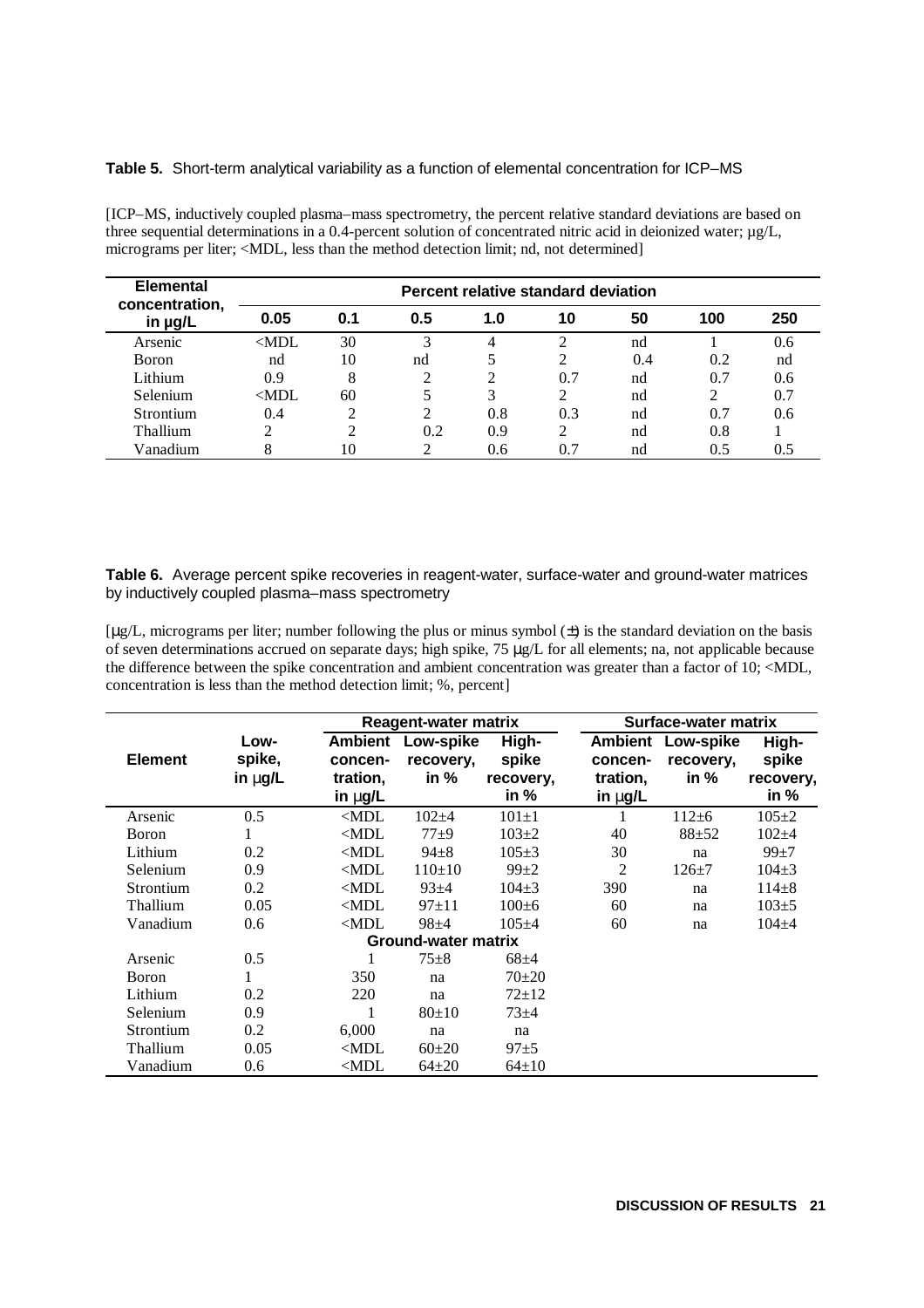## **Comparison of Inductively Coupled Plasma–Mass Spectrometry to Former Methods of Analysis**

The ICP–MS results are compared to former methods of analysis such as hydride generation–atomic absorption spectrophotometry (HG–AAS) and inductively coupled plasma–atomic emission spectrometry (ICP– AES). Up to 64 filtered, acidified naturalwater samples were selected from the population of such samples submitted to the NWQL. The samples have a wide range of elemental concentrations and specific conductance. Surface-water and groundwater samples are included in the sample set; the number of each type is about proportional to its fraction of the total submitted for analysis during an average year. Other chemical characteristics that often influence the performance of analytical methods, such as sulfate and chloride concentrations, were also considered in the selection process (see table 7 for the chemical characteristics of the samples).

Results were evaluated by using several different approaches. Because the data extend over a wide concentration range, it is inappropriate to use the paired Student *t*-test to evaluate the null hypothesis because errors, whether random or systematic, are independent of the concentration. Consequently, linear regression analysis is used to calculate the slope, *y*-intercept, and coefficient of determination  $(R^2)$  for the equation that describes the relation between ICP–MS and a former USGS method. A slope coefficient of one and a *y*-intercept of zero indicate exact correlation. The corresponding p-values indicate the degree of confidence in each coefficient. Box plots are also provided to show the distribution of the results from each method. The nonparametric Wilcoxon Signed Rank Test is used as another test to determine whether there is a significant difference between results from the ICP–MS and former USGS methods. Data that were less than the highest MDL or MRL were omitted from the data set prior to statistical analysis. Statistical analysis results are summarized in the following paragraphs and are listed in table 8. Illustrations for the statistical tests are provided in figures 11 through 16.

| Element, in ng/L               | 25 <sub>th</sub><br>percentile                                                             | Median | <b>75th</b><br>percentile | <b>Maximum</b> |
|--------------------------------|--------------------------------------------------------------------------------------------|--------|---------------------------|----------------|
| Arsenic                        | 1.7                                                                                        | 2.9    | 7.4                       | 104            |
| <b>Boron</b>                   | 52                                                                                         | 120    | 210                       | 1,700          |
| Lithium                        | 22                                                                                         | 39     | 69                        | 1,600          |
| Selenium                       | 2.9                                                                                        | 4.5    | 8.2                       | 34             |
| <b>Strontium</b>               | 350                                                                                        | 630    | 1.900                     | 20,800         |
| Thallium                       | All results were <mdl for="" former="" methods<="" td=""><td></td><td></td><td></td></mdl> |        |                           |                |
| Vanadium                       | 1.8                                                                                        | 4.7    | 9.7                       | 1,530          |
| <b>Constituent</b>             |                                                                                            |        |                           |                |
| Chloride, in mg/L              | 9.8                                                                                        | 68     | 501                       | 9,176          |
| SC, in $\mu$ S/cm <sup>1</sup> | 455                                                                                        | 944    | 2,490                     | 52,600         |
| Sulfate, in mg/L               | 108                                                                                        | 309    | 1,306                     | 16,832         |

[ICP–MS, inductively coupled plasma–mass spectrometry; μg/L, microgram per liter; mg/L, milligram per liter; <MDL, less than the method detection limit; SC, specific conductance]

<sup>1</sup>Specific conductance in microsiemens per centimeter at 25 °C ( $\mu$ S/cm).

#### **Determination of Dissolved Arsenic, Boron, Lithium, Selenium, Strontium, Thallium, and 22 Vanadium Using Inductively Coupled Plasma–Mass Spectrometry**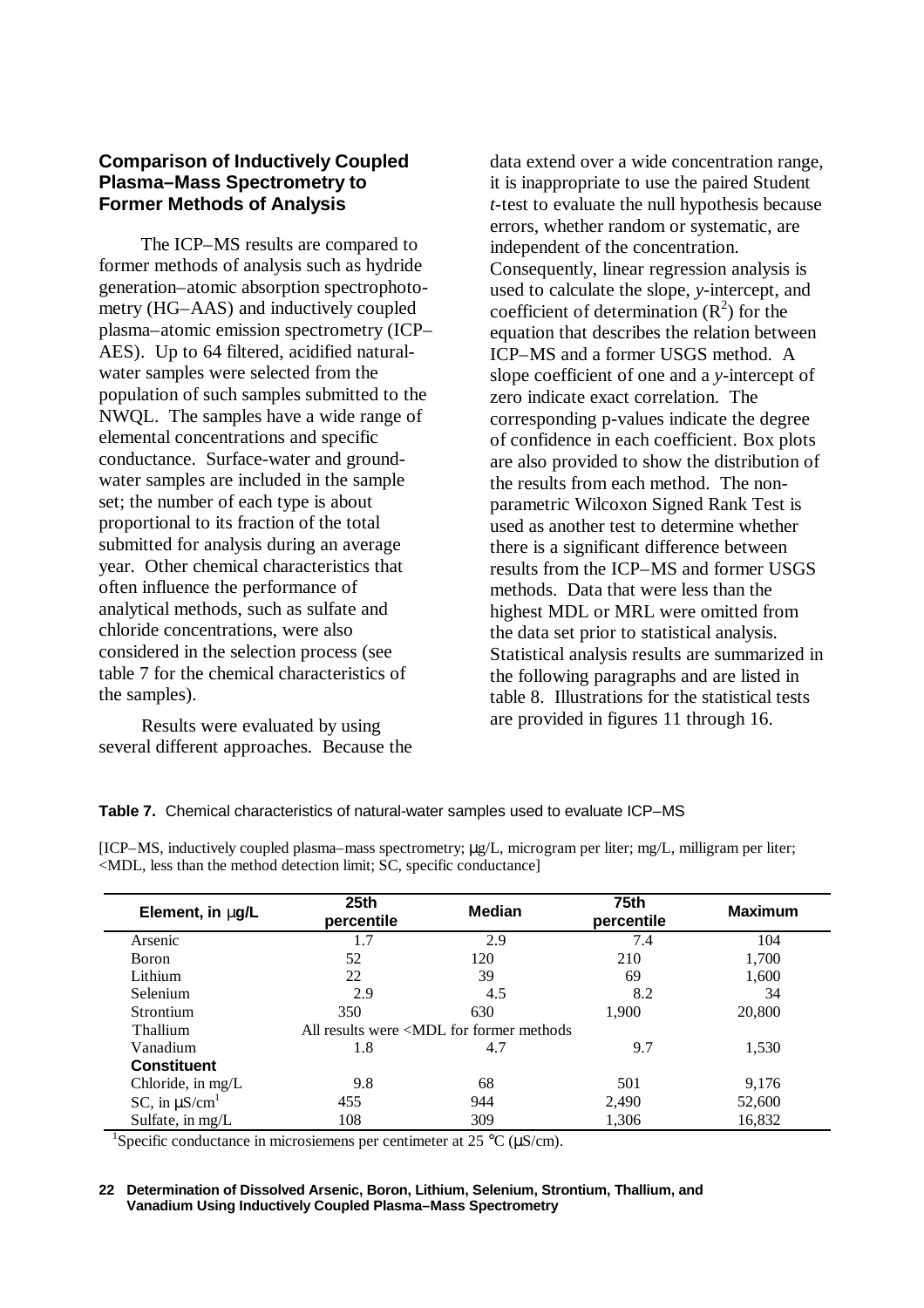Results of the linear regression analyses show that there is strong correlation between ICP–MS and former USGS methods for the analysis of filtered, acidified natural water. The slope coefficients range from 0.90 to 1.1 (see table 8). The corresponding p-values indicate with 95 percent confidence that all the slopes are not significantly different from 1.0. Thallium concentrations were less than the GF–AAS and ICP–MS method detection limits in all samples. With the exception of lithium and vanadium, the p-values for the y-intercepts indicate a significant nonzero intercept that might result from differences in sensitivity or from the wide range of sample

concentrations. For example, boron and strontium concentrations range from the MDLs to about 1,700 and 21,000 μg/L, respectively (see table 7).

The p-values of the Wilcoxon Signed Rank Test indicate with 95-percent confidence that there is no significant difference between ICP–MS and ICP–AES results for dissolved boron and vanadium. In general, the descriptive statistics and figures 11 through 16 indicate that differences among results for the other elements are analytically insignificant considering the range of sample concentrations in the data set.

**Table 8.** Statistical analysis summary of inductively coupled plasma–mass spectrometry and former methods of analysis

[Coef., either the slope or the y-intercept regression coefficient; p-value, level of significance;  $R^2$ , coefficient of determination; HG–AAS, hydride generation–atomic absorption spectrophotometry; ICP–AES, inductively coupled plasma–atomic emission spectrometry; GF–AAS, stabilized temperature graphite furnace–atomic absorption spectrophotometry; nd, not detected; <, less than. All thallium results were less than the method detection limit]

| Wilcoxon                                    |
|---------------------------------------------|
| signed<br>rank test<br>p-value <sup>c</sup> |
| < 0.0001                                    |
| 0.3714                                      |
| < 0.0001                                    |
| < 0.0001                                    |
| 0.0030                                      |
| nd                                          |
| 0.1340                                      |
|                                             |

<sup>a</sup>The null hypothesis: slope is not equal to one.

<sup>b</sup>The null hypothesis: y-intercept is equal to zero.

<sup>c</sup>The null hypothesis: the difference in concentration between the new inductively coupled plasma–mass spectrometric method and the former USGS method is equal to zero.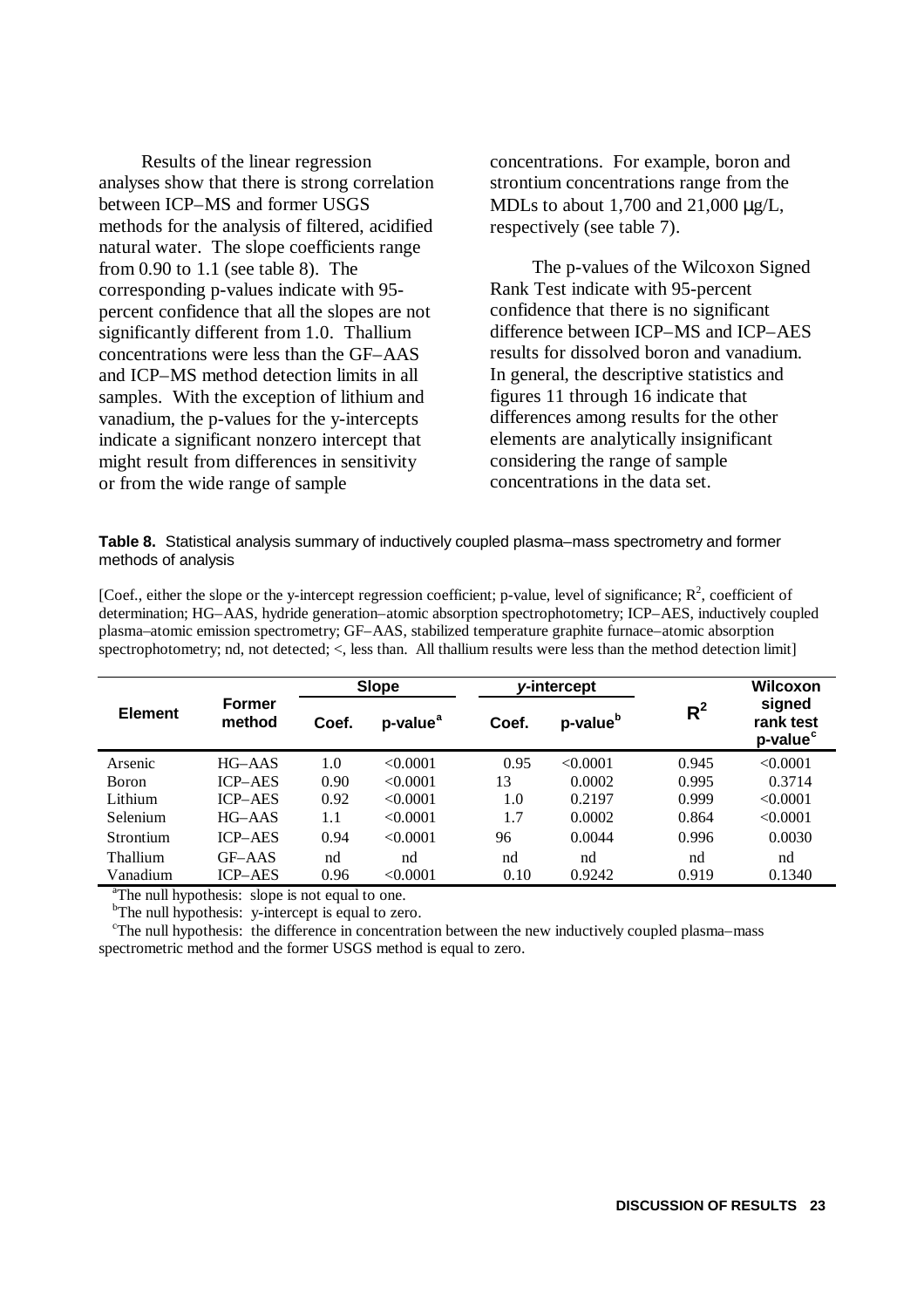



|            | As by HG-AAS, in µg/L | As by ICP-MS, in µq/L |
|------------|-----------------------|-----------------------|
| Mean       | 3.82                  | 4.76                  |
| Std. Dev.  | 4.87                  | 4.99                  |
| Std. Error | 0.63                  | 0.65                  |
| Count      | 59                    | 59                    |
| Minimum    | 0.20                  | 0.93                  |
| Maximum    | 27.00                 | 26.48                 |
| # Missing  | 0                     |                       |

**Wilcoxon Signed Rank Test for As by HG-AAS, in µg/L, As by ICP-MS, in µg/L**

| # 0 Differences |          |
|-----------------|----------|
| # Ties          |          |
| Z-Value         | $-6.01$  |
| P-Value         | < 0.0001 |
| Tied Z-Value    | $-6.01$  |
| Tied P-Value    | < 0.0001 |

**Wilcoxon Rank Info for As by HG-AAS, in µg/L, As by ICP-MS, in µg/L**

|               | Count | Sum Ranks | Mean Rank |  |
|---------------|-------|-----------|-----------|--|
| # Ranks $< 0$ | 53    | 1681.50   | 31.73     |  |
| # Ranks $> 0$ |       | 88.50     | 14.75     |  |

#### **EXPLANATION**

Hydride generation-atomic absorption spectrophotometry (HG-AAS); Inductively coupled plasma-mass spectrometry (ICP-MS); micrograms per liter (µg/L); Std. Dev., standard deviation; Std. Error, standard error; <, less than; >, greater than; #, number

| Percentile |                          |  |  |  |
|------------|--------------------------|--|--|--|
|            | 90th<br>75th             |  |  |  |
|            | 50th                     |  |  |  |
|            | 25 <sub>th</sub><br>10th |  |  |  |
|            |                          |  |  |  |

**Figure 11.** Statistical analysis of **arsenic (As)** results for 59 filtered, acidified, natural-water samples from inductively coupled plasma–mass spectrometry and hydride generation–atomic absorption spectrophotometry.

**Determination of Dissolved Arsenic, Boron, Lithium, Selenium, Strontium, Thallium, and 24 Vanadium Using Inductively Coupled Plasma–Mass Spectrometry**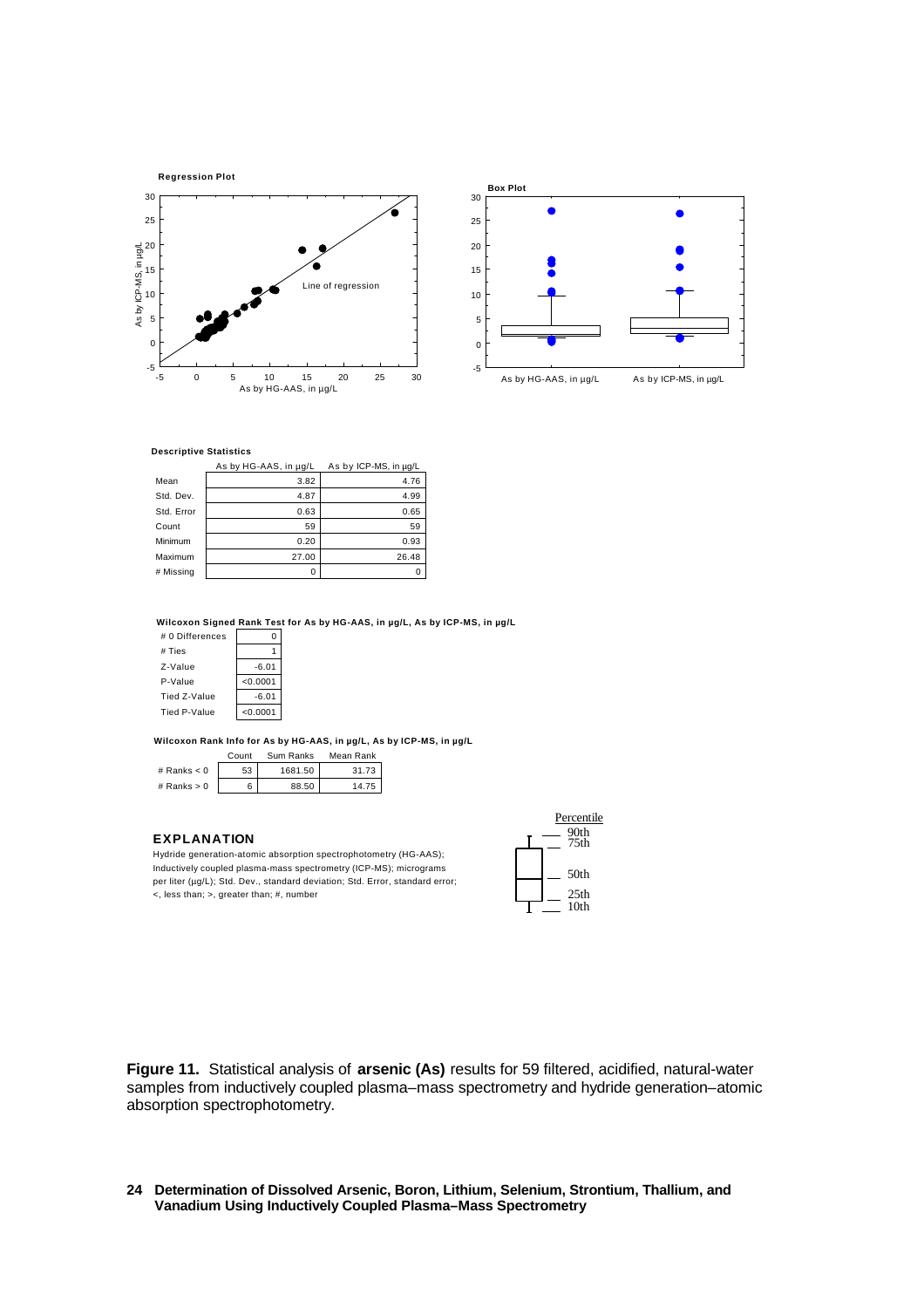



|            | B by ICP-AES, in µg/L | B by ICP-MS, in µg/L |
|------------|-----------------------|----------------------|
| Mean       | 218.74                | 210.77               |
| Std. Dev.  | 347.35                | 315.04               |
| Std. Error | 44.11                 | 40.01                |
| Count      | 62                    | 62                   |
| Minimum    | 9.15                  | 10.31                |
| Maximum    | 1849.43               | 1721.82              |
| # Missina  |                       |                      |

**Wilcoxon Signed Rank Test for B by ICP-AES, in µg/L, B by ICP-MS, in µg/L**

| # 0 Differences |         |
|-----------------|---------|
| # Ties          |         |
| Z-Value         | $-0.89$ |
| P-Value         | 0.3714  |
| Tied Z-Value    | $-0.89$ |
| Tied P-Value    | 0.3714  |

**Wilcoxon Rank Info for B by ICP-AES, in µg/L, B by ICP-MS, in µg/L**

|               | Count | Sum Ranks | Mean Rank |
|---------------|-------|-----------|-----------|
| # Ranks $< 0$ | 34    | 1104.00   | 32.47     |
| # Ranks $> 0$ | 28    | 849.00    | 30.32     |

#### **EXPLANATION**

Inductively coupled plasma-atomic emission spectrometry (ICP-AES); Inductively coupled plasma-mass spectrometry (ICP-MS); micrograms per liter (µg/L); Std. Dev., standard deviation; Std. Error, standard error; <, less than; >, greater than; #, number

| Percentile<br>90th<br>75th |
|----------------------------|
| .50th                      |
| 25th<br>10 <sub>th</sub>   |

**Figure 12.** Statistical analysis of **boron (B)** results for 62 filtered, acidified, natural-water samples from inductively coupled plasma–mass spectrometry and inductively coupled plasma– atomic emission spectrophotometry.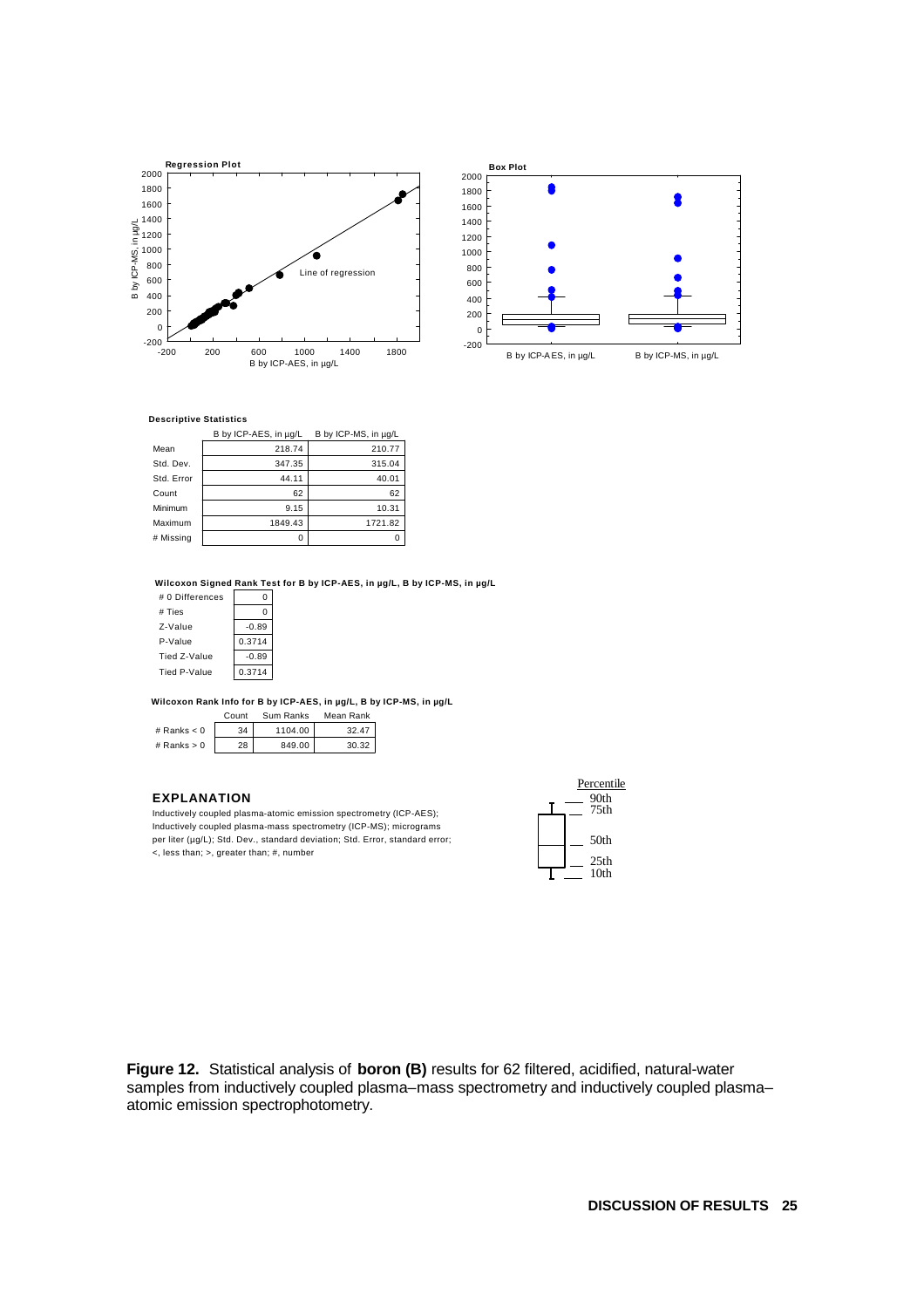



|            | Li by ICP-AES, in µg/L | Li by ICP-MS, in ug/L |
|------------|------------------------|-----------------------|
| Mean       | 81.33                  | 75.39                 |
| Std. Dev.  | 223.15                 | 204.17                |
| Std. Error | 28.11                  | 25.72                 |
| Count      | 63                     | 63                    |
| Minimum    | 5.20                   | 4.01                  |
| Maximum    | 1760.38                | 1615.30               |
| # Missina  |                        |                       |

**Wilcoxon Signed Rank Test for Li by ICP-AES, in µg/L, Li by ICP-MS, in µg/L**

| # 0 Differences |          |
|-----------------|----------|
| # Ties          |          |
| Z-Value         | $-3.90$  |
| P-Value         | < 0.0001 |
| Tied Z-Value    | $-3.90$  |
| Tied P-Value    | < 0.0001 |

**Wilcoxon Rank Info for Li by ICP-AES, in µg/L, Li by ICP-MS, in µg/L**

|               | Count | Sum Ranks | Mean Rank |
|---------------|-------|-----------|-----------|
| # Ranks $< 0$ | 19    | 439.00    | 23.11     |
| # Ranks $> 0$ | 44    | 1577.00   | 35.84     |

#### **EXPLANATION**

Inductively coupled plasma-atomic emission spectrometry (ICP-AES); Inductively coupled plasma-mass spectrometry (ICP-MS); micrograms per liter (µg/L); Std. Dev., standard deviation; Std. Error, standard error; <, less than; >, greater than; #, number



**Figure 13.** Statistical analysis of **lithium (Li)** results for 63 filtered, acidified, natural-water samples from inductively coupled plasma–mass spectrometry inductively coupled plasma–atomic emission spectrophotometry.

#### **Determination of Dissolved Arsenic, Boron, Lithium, Selenium, Strontium, Thallium, and 26 Vanadium Using Inductively Coupled Plasma–Mass Spectrometry**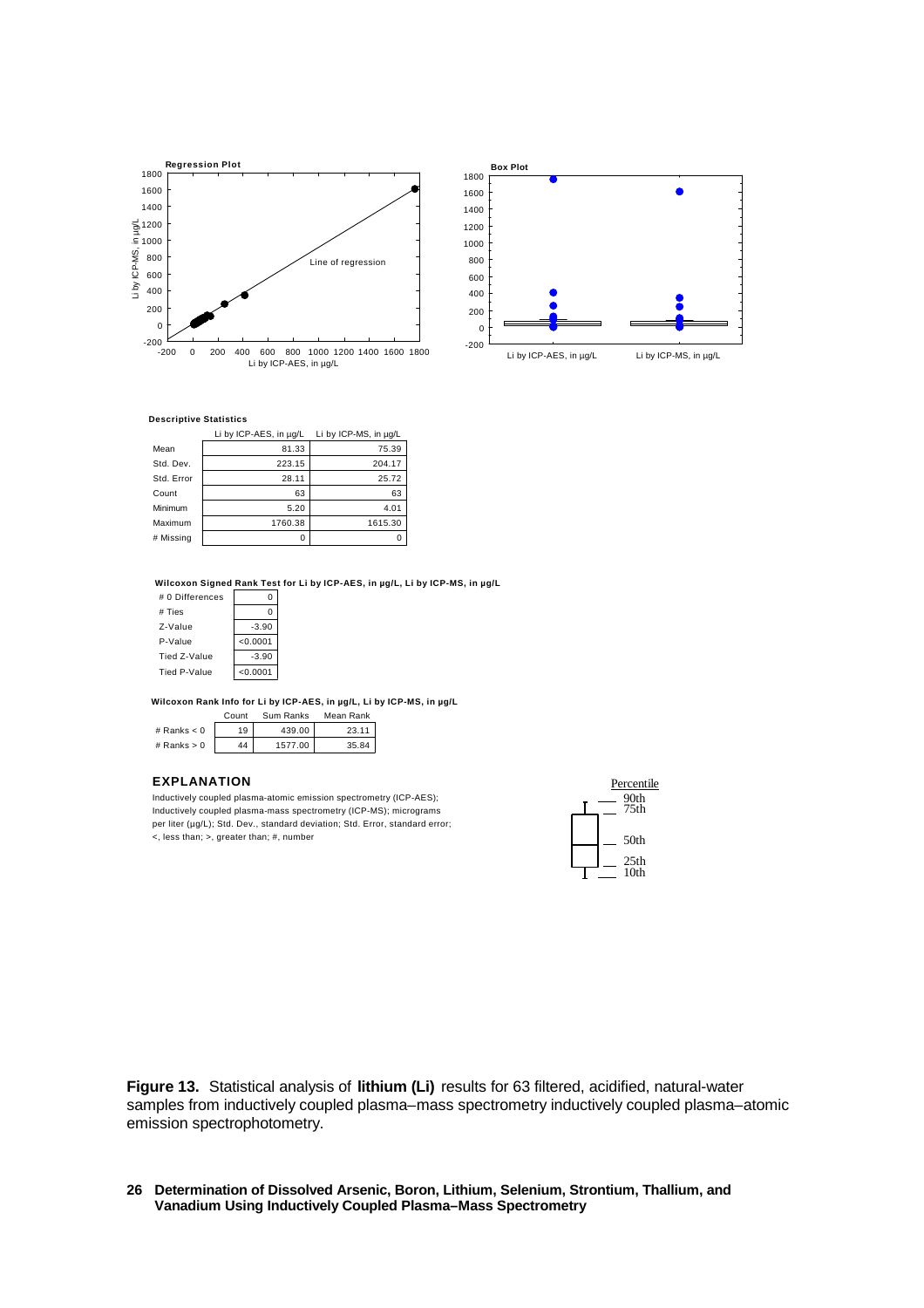



|            | Se by HG-AAS, in µg/L | Se by ICP-MS, in µg/L |
|------------|-----------------------|-----------------------|
| Mean       | 5.07                  | 7.09                  |
| Std. Dev.  | 5.91                  | 6.80                  |
| Std. Error | 0.74                  | 0.85                  |
| Count      | 64                    | 64                    |
| Minimum    | 0                     | 0.22                  |
| Maximum    | 27.80                 | 33.62                 |
| # Missing  | 0                     |                       |

**Wilcoxon Signed Rank Test for Se by HG-AAS, in µg/L, Se by ICP-MS, in µg/L**

| # 0 Differences |          |
|-----------------|----------|
| # Ties          | 0        |
| Z-Value         | $-6.86$  |
| P-Value         | < 0.0001 |
| Tied Z-Value    | $-6.86$  |
| Tied P-Value    | < 0.0001 |

Count Sum Panks Me **Wilcoxon Rank Info for Se by HG-AAS, in µg/L, Se by ICP-MS, in µg/L**

|               | Gount | Sum Ranks | iviean Rank |
|---------------|-------|-----------|-------------|
| # Ranks $< 0$ | 62    | 2066.00   | 33.32       |
| # Ranks $> 0$ |       | 14.00     | 7.00        |

#### **EXPLANATION**

Hydride generation-atomic absorption spectrophotometry (HG-AAS); Inductively coupled plasma-mass spectrometry (ICP-MS); micrograms per liter (µg/L); Std. Dev., standard deviation; Std. Error, standard error; <, less than; >, greater than; #, number



**Figure 14.** Statistical analysis of **selenium (Se)** results for 64 filtered, acidified, natural-water samples from inductively coupled plasma–mass spectrometry and hydride generation–atomic absorption spectrophotometry.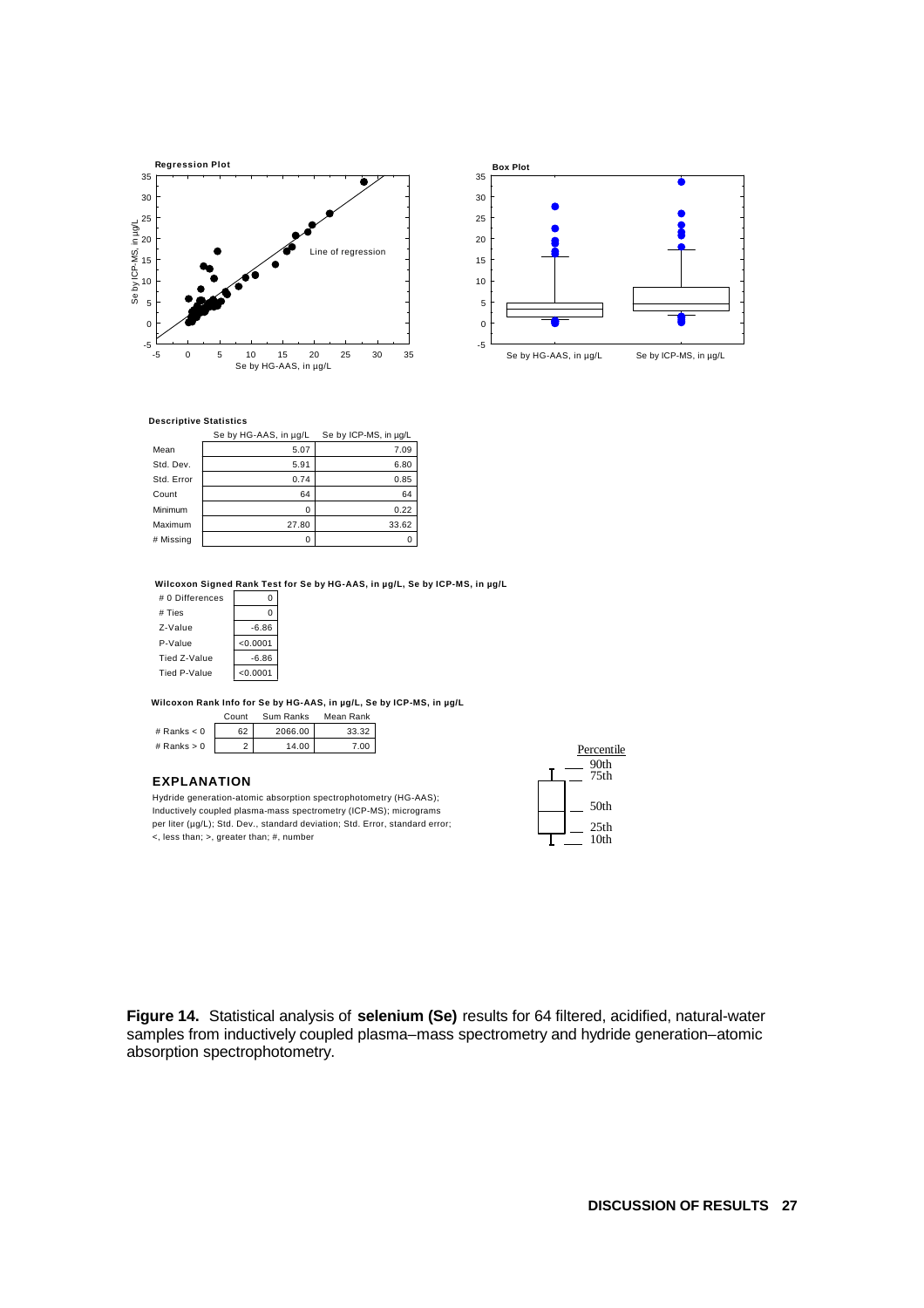



|            | Sr by ICP-AES, in µg/L | Sr by ICP-MS, in µg/L |
|------------|------------------------|-----------------------|
| Mean       | 1891.95                | 1870.69               |
| Std. Dev.  | 3644.10                | 3425.62               |
| Std. Error | 459.11                 | 431.59                |
| Count      | 63                     | 63                    |
| Minimum    | 31.02                  | 30.53                 |
| Maximum    | 22068.32               | 20823.39              |
| # Missing  |                        |                       |

**Wilcoxon Signed Rank Test for Sr by ICP-AES, in µg/L, Sr by ICP-MS, in µg/L**

| # 0 Differences |               |
|-----------------|---------------|
| # Ties          |               |
| Z-Value         | $-2.96$       |
| P-Value         | 0.0030        |
| Tied Z-Value    | $-2.96$       |
| Tied P-Value    | 0.0030        |
|                 | $\sim$ $\sim$ |

One case w as omitted due to missing values.

**Wilcoxon Rank Info for Sr by ICP-AES, in µg/L, Sr by ICP-MS, in µg/L**

|                                              | Count | Sum Ranks | Mean Rank |  |  |  |  |
|----------------------------------------------|-------|-----------|-----------|--|--|--|--|
| # Ranks $< 0$                                | 43    | 1441.00   | 33.51     |  |  |  |  |
| # $Ranks > 0$                                | 20    | 575.00    | 28.75     |  |  |  |  |
| One case w as omitted due to missing values. |       |           |           |  |  |  |  |

#### **EXPLANATION**

Inductively coupled plasma-atomic emission spectrometry (ICP-AES); Inductively coupled plasma-mass spectrometry (ICP-MS); micrograms per liter (µg/L); Std. Dev., standard deviation; Std. Error, standard error; <, less than; >, greater than; #, number

| Percentile<br>90th<br>75th |
|----------------------------|
| 50th                       |
| 25th<br>10 <sub>th</sub>   |

**Figure 15.** Statistical analysis of **strontium (Sr)** results for 63 filtered, acidified, natural-water samples from inductively coupled plasma–mass spectrometry and inductively coupled plasma– atomic emission spectrophotometry.

#### **Determination of Dissolved Arsenic, Boron, Lithium, Selenium, Strontium, Thallium, and 28 Vanadium Using Inductively Coupled Plasma–Mass Spectrometry**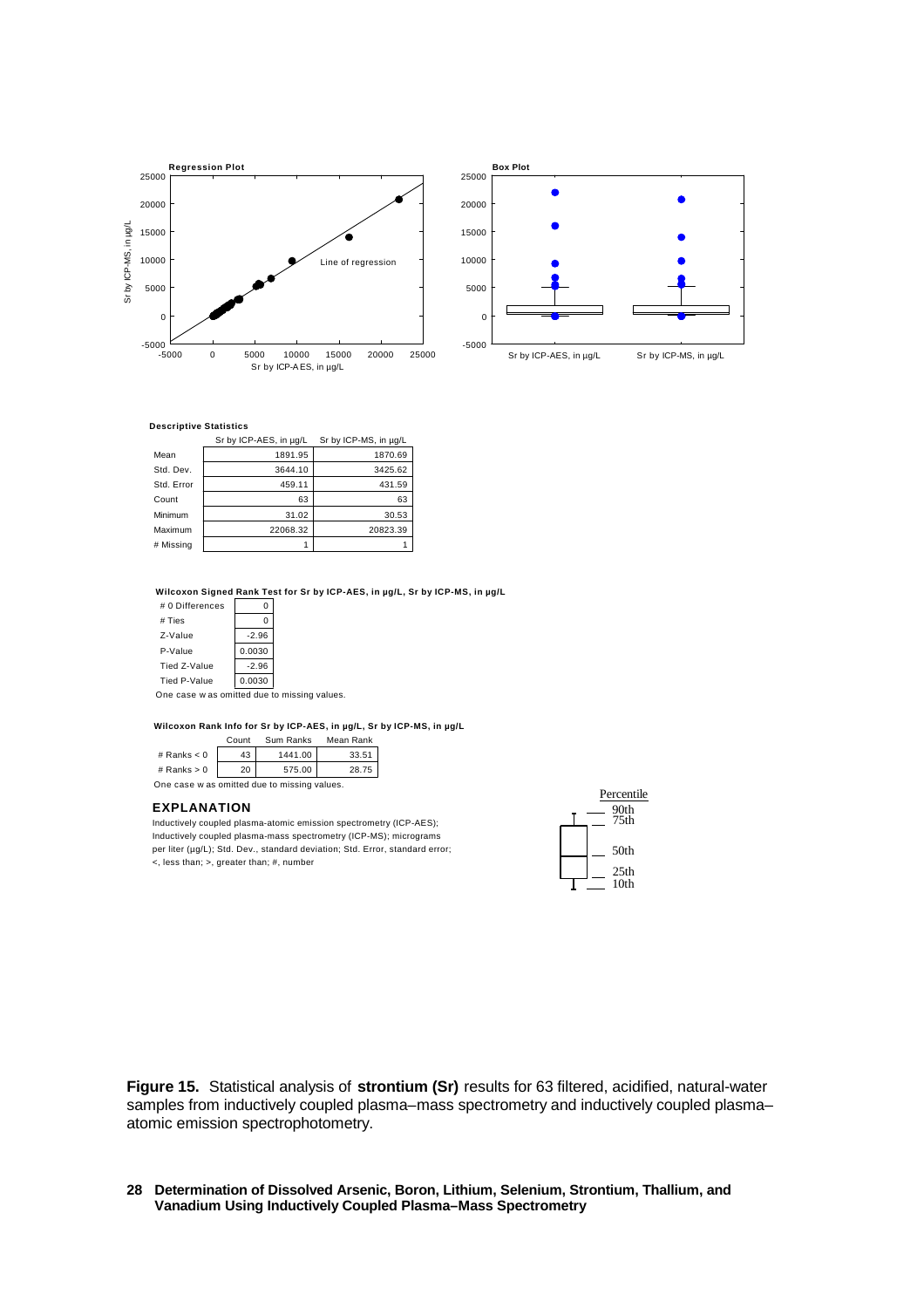



|            | V by ICP-AES, in ug/L | V by ICP-MS, in µg/L |
|------------|-----------------------|----------------------|
| Mean       | 11.46                 | 11.06                |
| Std. Dev.  | 8.23                  | 8.21                 |
| Std. Error | 2.00                  | 1.99                 |
| Count      | 17                    | 17                   |
| Minimum    | 4.60                  | 4.64                 |
| Maximum    | 37.54                 | 34.10                |
| # Missing  | n                     |                      |

**Wilcoxon Signed Rank Test for V by ICP-AES, in µg/L, V by ICP-MS, in µg/L**

| # 0 Differences |         |
|-----------------|---------|
| # Ties          |         |
| Z-Value         | $-1.49$ |
| P-Value         | 0.1359  |
| Tied Z-Value    | $-1.49$ |
| Tied P-Value    | 0.1359  |

**Wilcoxon Rank Info for V by ICP-AES, in µg/L, V by ICP-MS, in µg/L**

|               | Count | Sum Ranks | Mean Rank |
|---------------|-------|-----------|-----------|
| # Ranks $< 0$ | 6     | 45.00     | 7.50      |
| # Ranks $> 0$ | 11    | 108.00    | 982       |

#### **EXPLANATION**

Inductively coupled plasma-atomic emission spectrometry (ICP-AES); Inductively coupled plasma-mass spectrometry (ICP-MS); micrograms per liter (µg/L); Std. Dev., standard deviation; Std. Error, standard error; <, less than; >, greater than; #, number



**Figure 16.** Statistical analysis of **vanadium (V)** results for 17 filtered, acidified, natural-water samples from inductively coupled plasma–mass spectrometry and inductively coupled plasma– atomic emission spectrophotometry.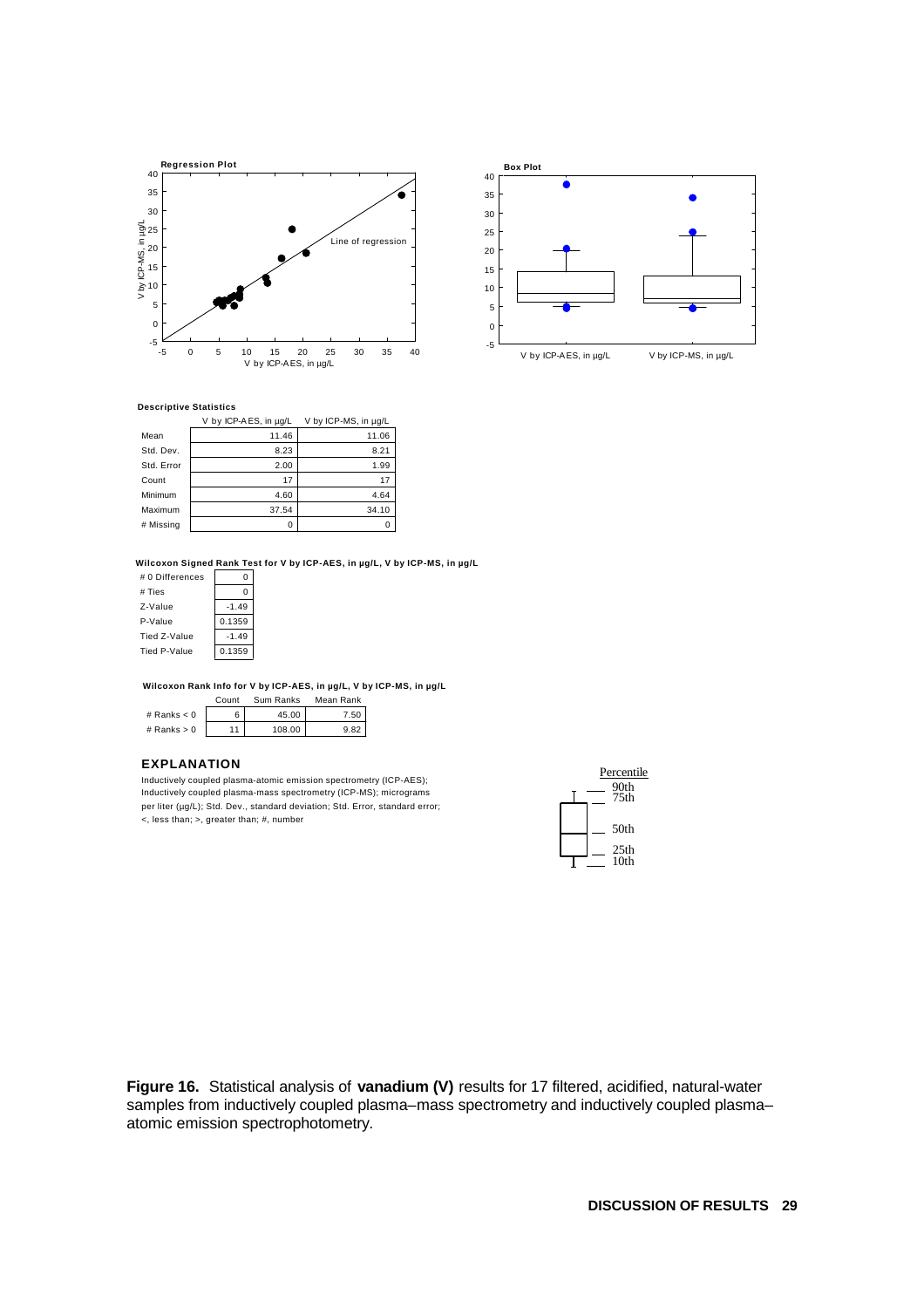## **CONCLUSIONS**

Results from reference material, spike recoveries, and the analysis of natural-water samples were used to evaluate the overall bias and variability of the determination of dissolved arsenic, boron, lithium, selenium, strontium, thallium, and vanadium by inductively coupled plasma–mass spectrometry (ICP–MS). All test results provide an accurate estimate of the expected analytical performance. The following list outlines the major conclusions of this report. In addition to analytical performance comparisons, suggestions are provided for selecting appropriate methodology and the potential effects of the use of ICP–MS on long-term trend analysis in waterquality studies.

• Method detection limits (MDLs) for ICP–MS are between about 10 and 200 times lower than hydride generation–atomic absorption spectrophotometry (HG–AAS) and inductively coupled plasma–atomic emission spectrometry (ICP–AES) methods.

The short- and long-term accuracy for the determination of the new elements by ICP–MS were acceptable; all the elements were within one standard deviation of the most probable value.

• Data from up to 64 surface- and ground-water samples indicated that there was no significant method bias for the determination of dissolved arsenic, boron, lithium, selenium, strontium, and vanadium by ICP–MS.

• Determination of dissolved arsenic and selenium by ICP–MS does not require any digestion procedure as does the HG–AAS method.

• Matrix interferences from high concentrations of concomitant metals can affect the determination of lighter elements  $(< 60$  amu). The concomitant concentrations that cause significant interference, however, are generally above the 99<sup>th</sup> percentile of elemental concentrations in samples submitted to the National Water Quality Laboratory (NWQL).

• **ICP–MS** is a state-of-the-art multielement technique that is more efficient and cost effective than former USGS single-element methods, such as HG–AAS. ICP–MS is the method of choice whenever multiple elements must be determined or whenever elemental concentrations are less than 10 μg/L.

• Use of the ICP–MS method for the determination of arsenic and selenium reduces the amount of chemical reagents and chemical waste when compared to HG–AAS.

• Data from ICP–MS will affect long-term trends in water-quality studies because of the reduced bias and variability at elemental concentrations less than 10 μg/L.

### **REFERENCES CITED**

American Society for Testing and Materials, 1995, Annual book of ASTM standards, Section 11, Water (D1193, Standard specification for reagent water): Philadelphia, v. 11.01, p. 122–124. Douglas, D.J., 1992, Fundamental aspects on inductively coupled plasma–mass spectrometry *in* Montaser, Akbar, and Golightly,

**Determination of Dissolved Arsenic, Boron, Lithium, Selenium, Strontium, Thallium, and 30 Vanadium Using Inductively Coupled Plasma–Mass Spectrometry**